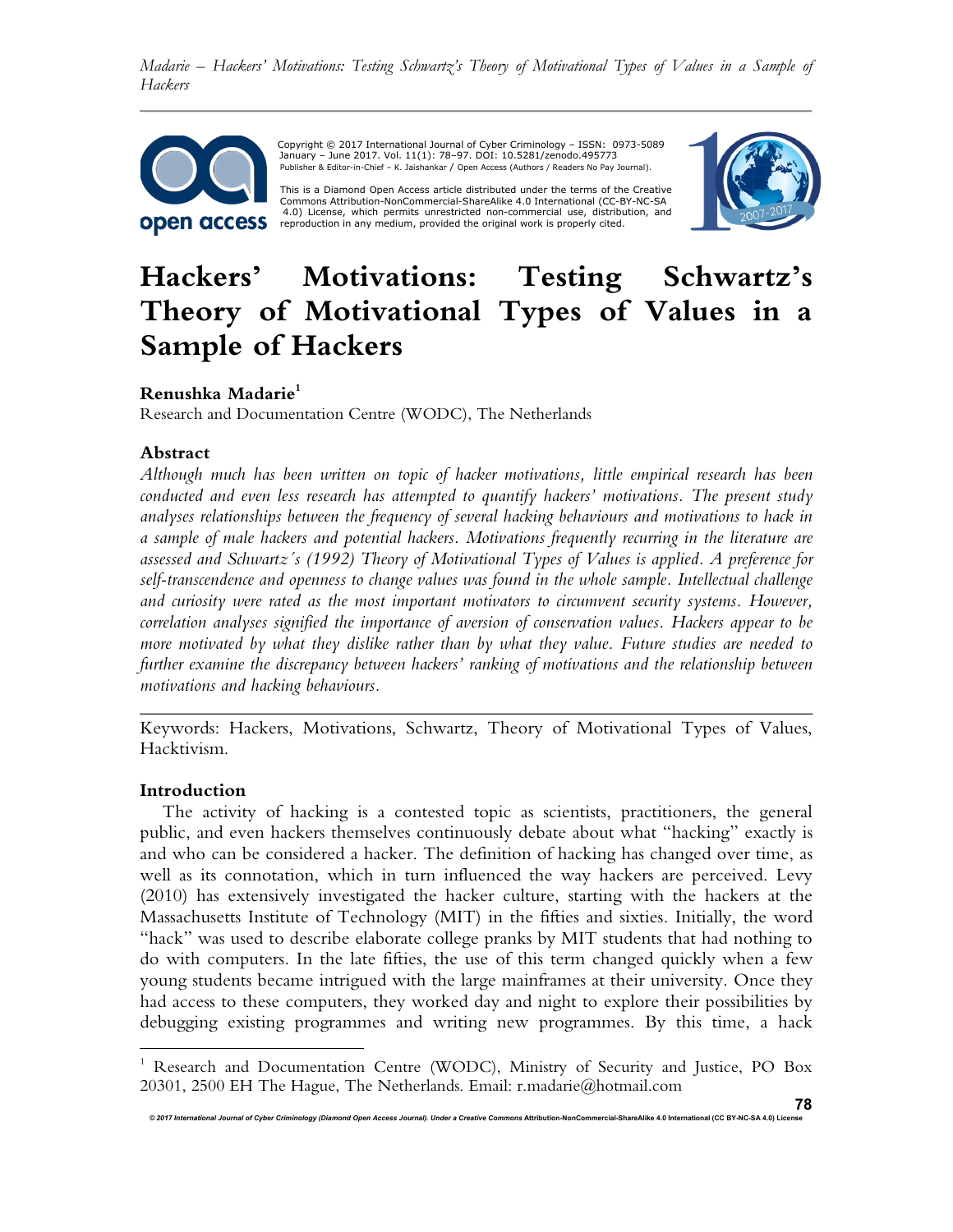

represented an act involving the computer that demonstrated "innovation, style, and technical virtuosity" (Levy, 2010, p. 10). This pride in hacking was stripped during the eighties when law enforcement, popular press, and private corporations began to criminalise hacking activities and portray hackers as disobedient citizens, or worse: as enemies of the state (Nissenbaum, 2004; Halbert, 1997; Kilger, Stutzman, & Arko, 2004; Taylor, 2005).

Indeed, several hackers did cause great damage to companies and individuals, and consequently to society at large (Nissenbaum, 2004; Australian Institute of Criminology, 2005). However, focusing only on hackers with destructive intents hampers the garnering of insight into hackers' minds. This narrow focus also neglects the fact that hackers form a heterogeneous community (Barber, 2001). The tendency to classify hackers as either 'good' or 'bad' appears to decrease in the literature with the emergence of less judgmental categories, such as hacktivists (hacker activists; Conway, 2003; Woo, Kim, & Dominick, 2009) and script kiddies (novice hackers; Nissenbaum, 2004). More elaborate classifications are based on motivation or intent, but still tend to classify hackers as malicious or non-malicious, since such classifications are often aimed at aiding criminal profiling (Rogers, 2006; Meyers, 2009; Smith & Rupp, 2002).

The few studies that examined the motivations of hackers most often adopted a phenomenological-interpretive approach by interviewing hackers (Jordan & Taylor, 1998; Turgeman-Goldschmidt, 2005; Hutchings, 2013). This approach enables researchers to examine the social and cultural reality from the interviewees' point of view. In other words, hackers are asked to freely express their motivations and the researcher uses their accounts to build a theory (Turgeman-Goldschmidt, 2005). While this type of research certainly has its benefits, the pitfall is that the accounts reported by hackers might be more reflective of culturally recognised motivations than their true personal motivations (Campbell & Kennedy, 2009). Personal motivations can be rather implicit and people might therefore not even be aware of them. The present study examines hackers' motivations by employing an empirically based motivational theory, namely Schwartz's (1992) Theory of Motivational Types of Values.

As previously stated, the hacker community is not homogeneous and hacking is still inconsistently defined. Therefore, in this paper a definition of hacking is employed that captures the diversity of the community and its activities, yet adheres to elements often associated with hacking. These elements are: (1) innovative use of technology, (2) eagerness to explore systems, and (3) programming (The Hacker's Dictionary, 2001; Taylor, 2005; Caelli, Longley, & Shain (1989) in Warren & Leitch, 2010). The definition found in the literature on hacking that best incorporates these elements is put forward by Alleyne (2011, p. 1-2): "an activity which encompasses computer programming, circumventing security systems designed to protect computer networks and digital data stores, designing and executing solutions to solve problems by combining software and hardware in unconventional ways, and modifying and re-purposing digital products of all kinds". Although Alleyne's definition encompasses several (sub)activities, the present paper focuses specifically on hackers who circumvent computer security systems.

The remainder of this paper is structured as follows: First, the Theory of Motivational Types of Values is explained. Subsequently, the studies that quantified hackers' motivations are reviewed and hypotheses are constructed based on this review. Next, the methods and procedures applied are outlined, followed by a description of the results. The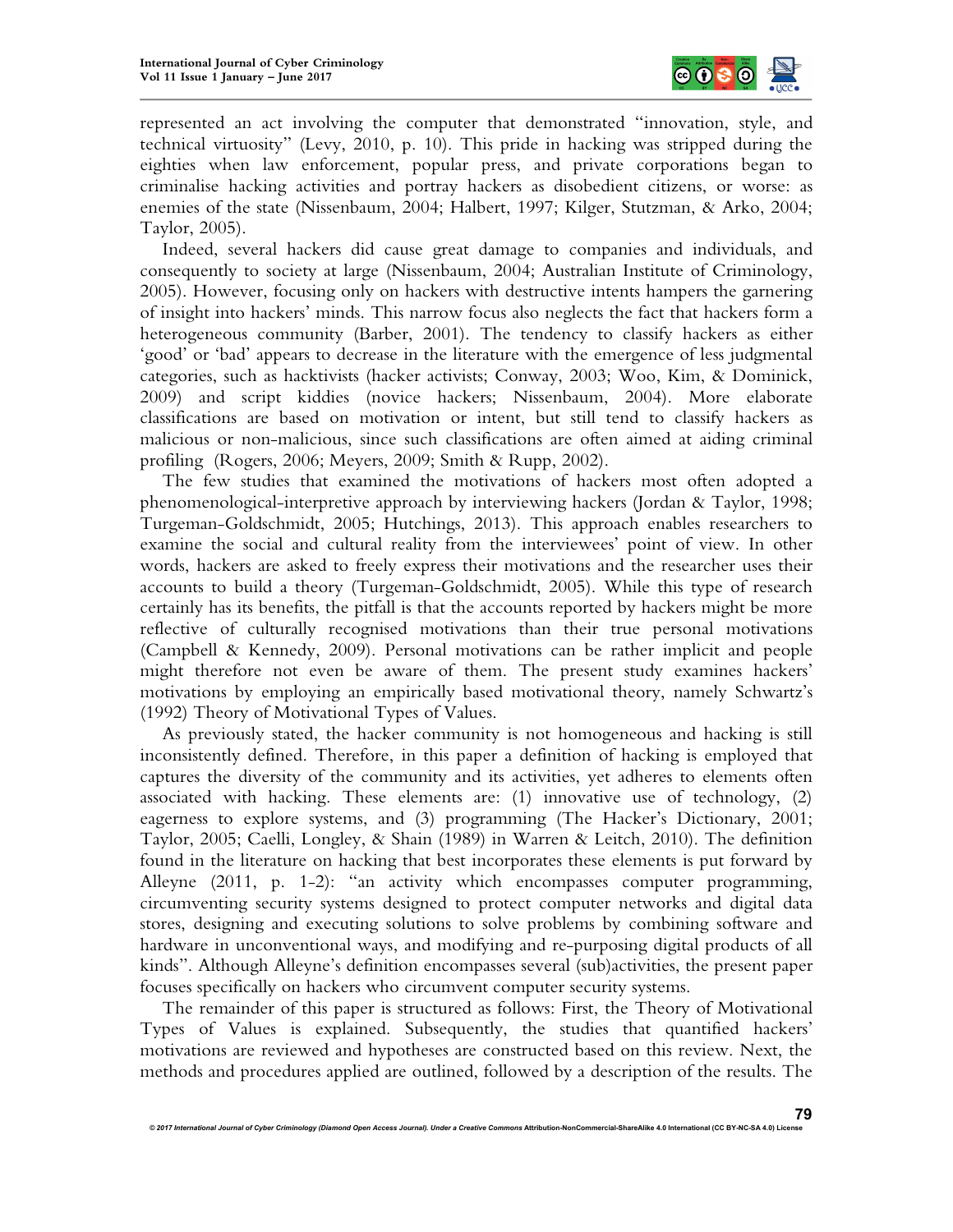paper concludes with a discussion about the relationship between so-called literature motivations, the motivational types of values, and engagement in hacking activities.

#### **Theory of Motivational Types of Values**

Schwartz and Bilsky argued in 1987 that human behaviour is essentially driven by three universal human requirements: biological needs (for organic survival), social interaction (for interpersonal coordination), and social institutional demands (for group survival). These requirements can be translated into values. For instance, a need for group survival might be translated into a strive for world peace. This translation takes place through cognitive development and socialisation processes. The term value here refers to ideals or enduring beliefs about what the world should look like or how people ought to act (Rokeach, 1973; Schwartz & Bilsky, 1990). These beliefs are not situation or state specific and are used as criteria to select and evaluate events, and to evaluate people, including the self (Schwartz & Bilsky, 1978; Schwartz, 1992). Values are thus regarded as criteria, rather than qualities inherent in objects. This view of values implies that they affect behaviour and attitudes (Kristiansen & Hotte, 1996, in Myyry, Siponen, Pahnila, Vartiainen, & Vance, 2009), and are therefore motivational drivers.

After extensive testing in more than 20 countries, Schwartz (1992; Bardi & Schwartz, 2003) arrived at a total of ten core motivational types of values. These value types all have two important characteristics: they are each represented by specific items (i.e., the value content), and they are all related to each other (i.e., there is a value structure). The items that form the value content are representations of the corresponding value type. For instance, the value type of power is represented by the items of authority and wealth, and the value type of benevolence is represented by the items of honesty, forgiving, and helpful. In table 1, the ten core motivational types of values are presented along with the corresponding value items. Worldwide research demonstrated that these values are not only recognised in varying cultures, but there also emerged a consistent pattern in the way the value types relate to one another. This pattern forms a continuum of motivational values that Schwartz and Boehnke (2004) structured in a modified quasi-circumplex model. This model visualises to what extent value types are compatible, or in conflict, with other value types. For instance, the model reveals that achievement and power are compatible with each other, while achievement conflicts with benevolence. The modified quasi-circumplex model of value types is illustrated in figure 1.

The influence of these values on everyday behaviour and attitudes has been demonstrated in multiple studies. Schwartz (2013) reports upon three studies that examined the relationship between the motivational types of values and concrete behaviour. First, people who prioritise power values are less likely to show cooperative behaviour than people who prioritise benevolence values. Second, people who highly value self-direction are more inclined to vote for classical liberal parties (emphasizing freedom), whereas people who highly value tradition are more likely to vote for parties that pursue order and control. Third, the higher tradition values are prioritised, the less likely people are to look for contact outside of one's social group. A converse relationship emerged for those who highly prioritise universalism values.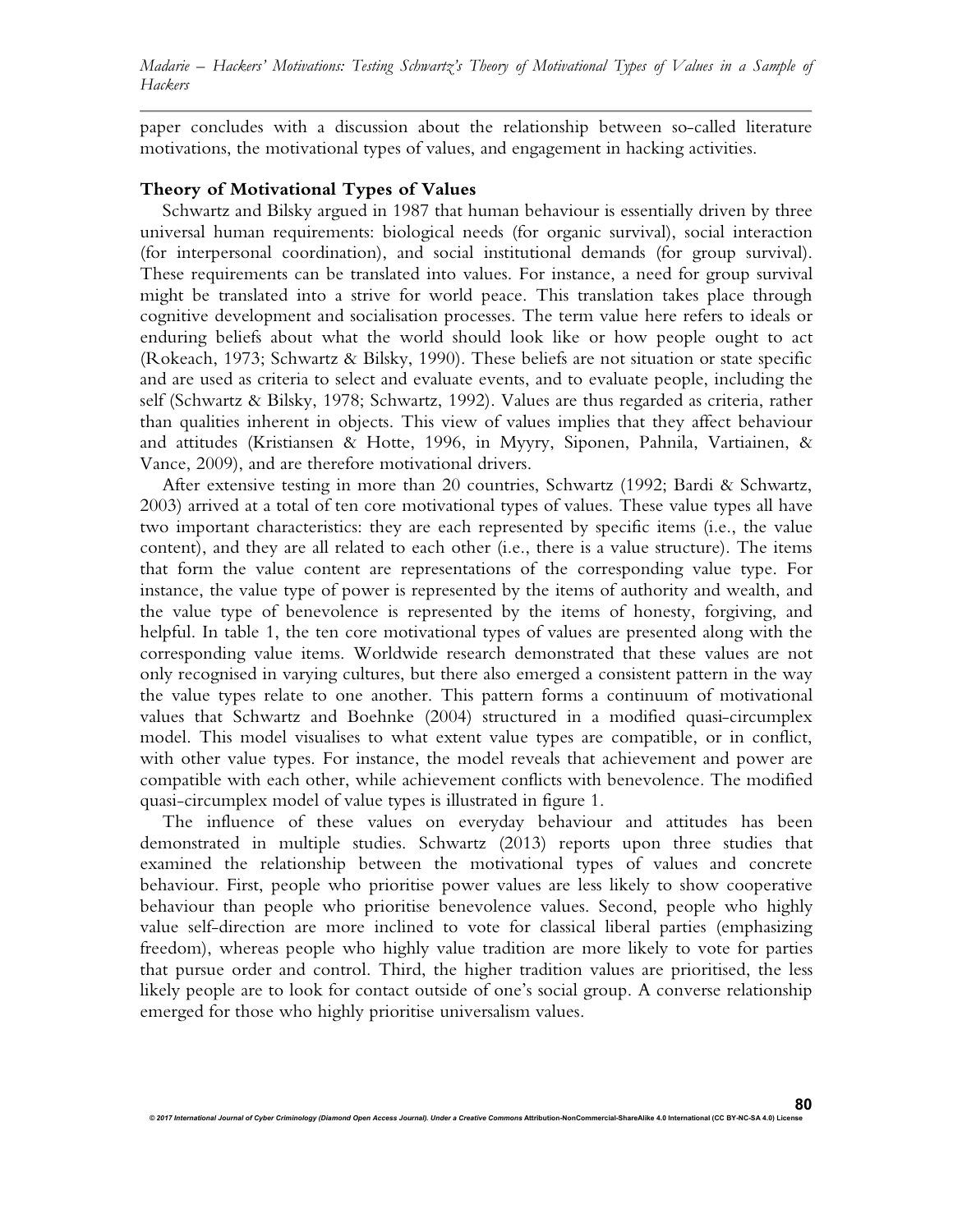

|  |  |  |  |  | Table 1. Motivational Goals of the Ten Value Types and their Content Items |
|--|--|--|--|--|----------------------------------------------------------------------------|
|--|--|--|--|--|----------------------------------------------------------------------------|

| Value type     | Value items                                                                        |
|----------------|------------------------------------------------------------------------------------|
| Universalism   | Tolerance, understanding, appreciation, and protection of people and               |
|                | nature (social justice, equality, peace, wisdom, broadmindedness,                  |
|                | protecting the environment, unity with nature, beauty).                            |
| Benevolence    | Preserving or enhancing the welfare of close others (helpful, forgiving,           |
|                | loyal, honest, responsible).                                                       |
| Conformity     | Restraining urges that are likely to harm or upset others, or violate social       |
|                | norms or expectations (self-discipline, politeness, obedience, honouring           |
|                | parents and elders).                                                               |
| Tradition      | Respecting, accepting, and committing to customs and ideas imposed on              |
|                | an individual by one's culture or religion (humbleness, moderation,                |
|                | devotion, respect of tradition).                                                   |
| Security       | Safety and stability of self, direct relationships, and society at large (national |
|                | security, family security, social order, reciprocation of favours, clean).         |
| Power          | Dominance or control over people and non-human resources, attaining                |
|                | social prestige (authority, wealth, social power and recognition, preserving       |
|                | public image).                                                                     |
| Achievement    | Personal success or competence as defined by social norms or cultural              |
|                | standards (ambitious, influential, successful, capable).                           |
| Hedonism       | Pleasure, satisfying sensuous needs (pleasure, enjoying life).                     |
| Stimulation    | Challenge in life, excitement, and novelty (an exciting life, a varied life,       |
|                | pursuing daring activities).                                                       |
| Self-direction | Autonomy over one's thoughts and actions, not being controlled or                  |
|                | influenced by others (creativity, curious, independent, freedom, choosing          |
|                | own goals).                                                                        |

# **Quantifying Hacker Motivations**

Most literature that reports upon hackers' motivations merely explains which motivations can be deduced from the behaviour of hackers and interviews with hackers. Very little research has attempted to determine what motivations are actually important to hackers. The following five studies managed to shed some light on the differential importance attributed to motivations to hack. These five studies serve as the basis for the hypotheses that are tested in the present study.

First, Thycotic Software Ltd (2014) surveyed 127 self-identified hackers live at BlackHat USA. For this survey, 'hackers' were identified as persons who were official attendees of the conference and identified themselves as a hacker. When asked for their primary motivation to hack, 51% stated that they were mostly motivated by fun or thrillseeking. Approximately 30% chose the option of social consciousness or moral compass, while only 18% chose the option of financial gain. Less than 5% of the hackers were motivated mostly by notoriety.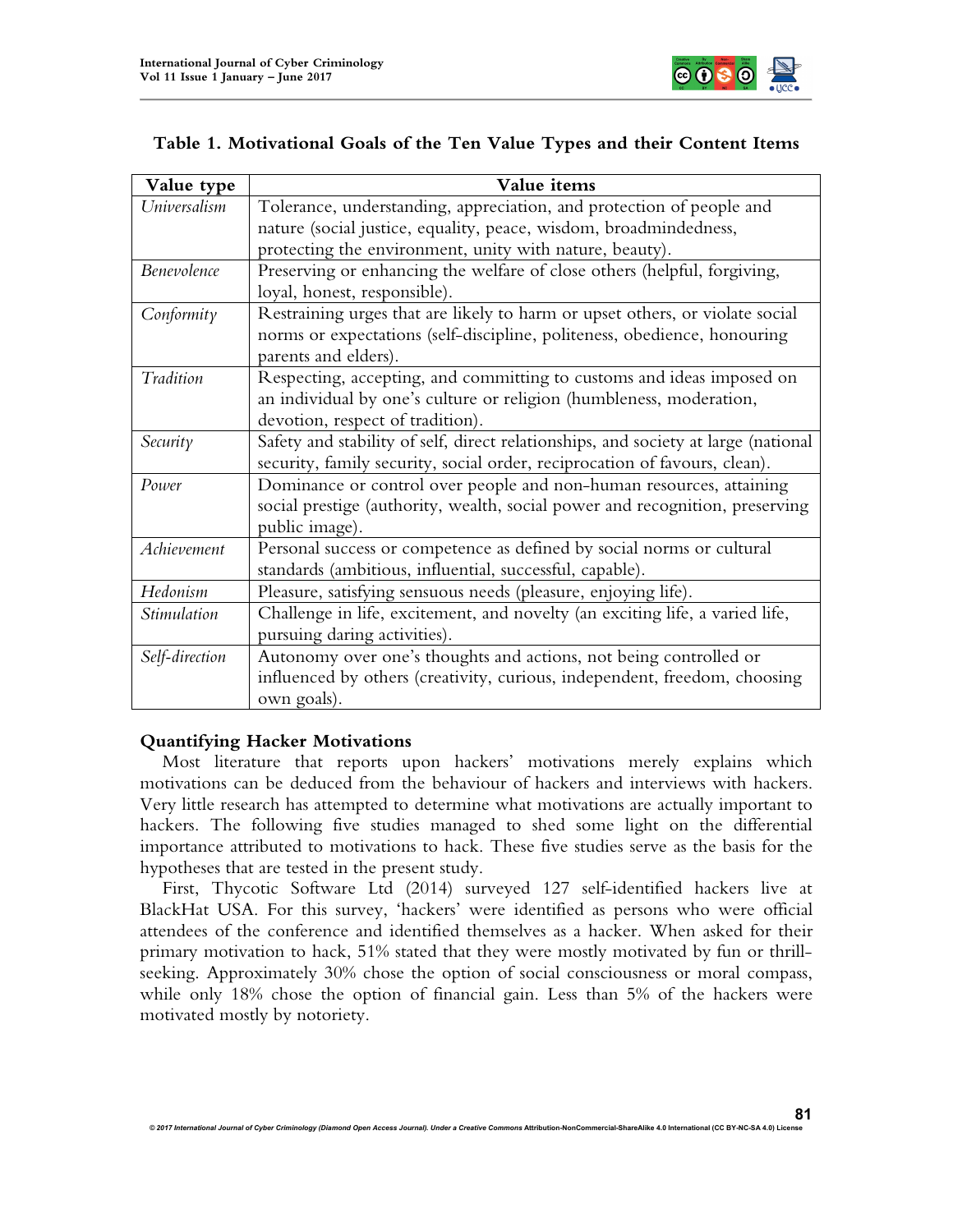

# **Figure 1. Modified Quasi-Circumplex Model Representing the Structure of Value Types**

*Adapted from Schwartz (2013).*

Second, Woo, Kim, and Dominick (2009) examined the motivations of hackers who defaced web pages by analysing the content of 462 defaced web pages in the English language. Motivations were roughly categorised into two groups. First, 'militant' motivations were confrontational and expressed by reactions against an out-group. More specifically, content was categorised as militant when it hinted at nationalism, ethnicity, religion, freedom of information, and stopping pornography. The latter two motivational causes were observed in 5% of the analysed web pages. Attacks regarding nationalism, religion, and ethnicity were observed in 18% of the analysed web pages. The second group is comprised of 'prankster' motivations. Prankster statements were noted in 71% of the analysed web pages. These statements brag about the hacker's skills (8%), impress a romantic partner (2%), leave a sign (24%; e.g., "hacked by xst", p. 72), or belittle the system administrator (37%).

Third, Goode and Cruise (2006) examined the motivations of 28 software crackers by administering an online survey. The results from this survey demonstrated that the crackers were mostly motivated by stimulation values. 'Personal challenge' was one of the highest rated motivations. At the same time, crackers indicated that they would even crack if they would have to do it anonymously and solitary. Peer recognition, as well as tangible rewards like money, were not considered important drivers. In a similar vein, crackers indicated they were neither motivated by public demand nor by personal need. However, open-ended questions revealed that crackers recognised that they were admired by others,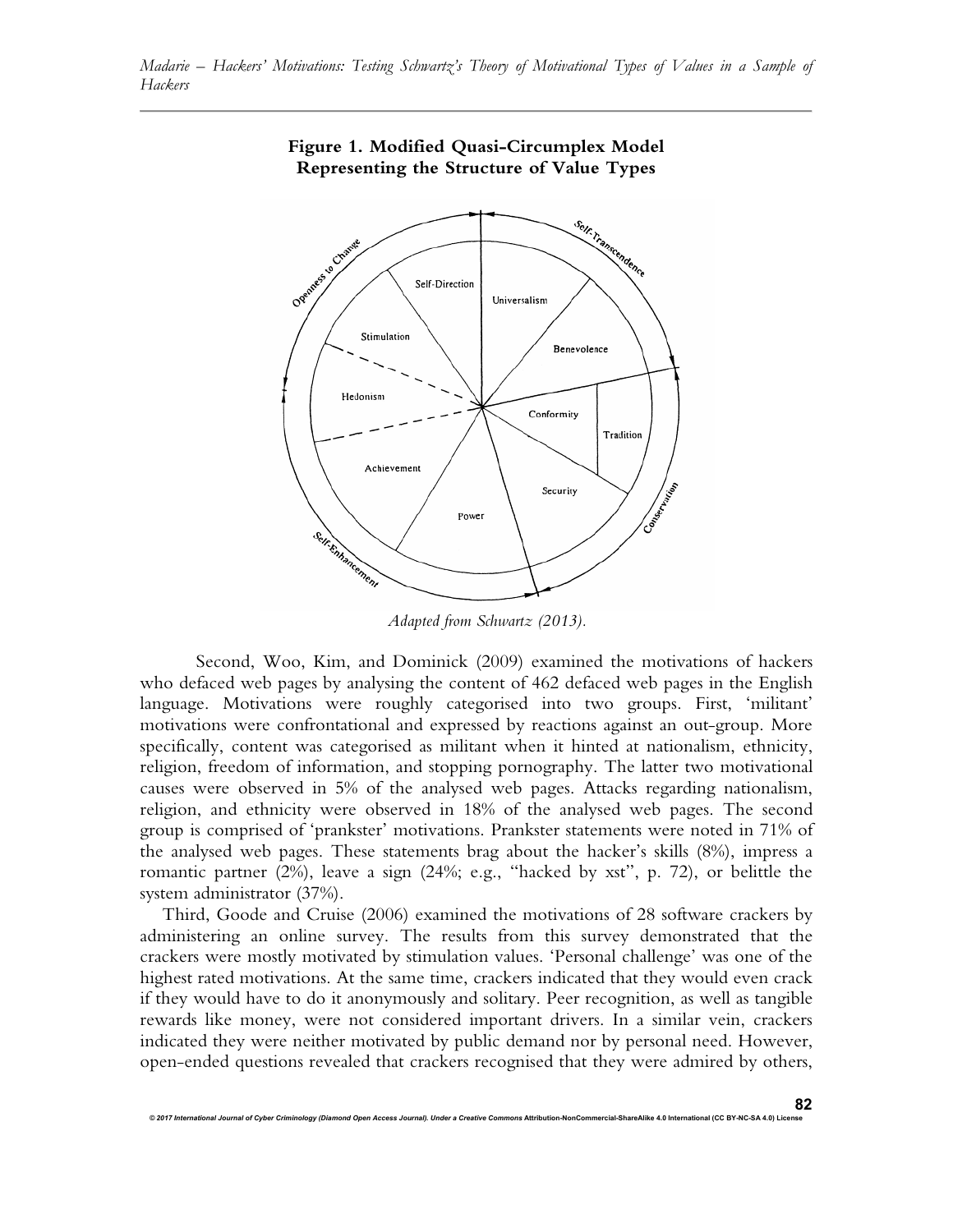

but greatly differed in their opinion whether gratitude by users of cracked software mattered or not.

Fourth, Fötinger and Ziegler (2004) used data collected with a questionnaire administered by the German Federal Bureau of Criminal Investigation (Bundeskriminalamt, BKA) to analyse the intentions of 599 people who had engaged in identity theft. Personal data related to customers' internet accounts was posted on online forums by perpetrators who actually hacked into the victims computers. This stolen data enabled others to use the internet at the expense of the victims, and thus engage in identity theft. Of the 599 respondents, only six respondents admitted that they had actually engaged in trespassing customers' computers. However, none of these six people stated that they published the account details on the internet. The following results are thus based upon answers from respondents who merely used 'publicly available' stolen details. The two most frequently chosen drivers were: economic reasons (51.3%) and trial and error  $(33.1\%)$ . Amongst the less cited motivations  $(5.3\%)$  were: fooling around, acceptance of the group, and competition.

Fifth, Turgeman-Goldschmidt (2005) arranged the accounts reported by the 54 hackers he interviewed from the most to the least mentioned. Besides motivations to hack, he also noted factors that might cause people to refrain from hacking and excuses, or justifications, to hack. For the present study, only the reported motivations are taken into account. In descending order, the most reported motivations are: fun, thrill, and excitement, curiosity, computer virtuosity, economic accounts, nosy curiosity and voyeurism, and revenge.

Table 2 presents an overview of the different prioritisations of the reported motivations in the previous five studies. These motivations are structured according to the dimensions of the modified quasi-circumplex model of value types. It can be noted that openness to change value types (i.e., self-direction, stimulation, and hedonism) prevail as primary motivational values for hacking in most studies. The second most noted value types are self-enhancing (i.e., achievement and power). Self-transcendence value types (i.e., benevolence and universalism) are least reported. The lower rating of self-transcendence value types may be due to the fact that hardly any hacktivists were sampled, while these hackers are most likely to be strongly driven by self-transcendence value types. The conservation dimension is not presented in the table since none of the reported motivations could arguably be associated with conservation value types. This absence of conservatism may be due to the inherently progressive nature of computer technology that is the object of hacker activities. The category of 'indeterminate' is added in table 2 to capture motivations that are reported by a large minority of individuals, or even the majority in the study of Fötinger and Ziegler (2004) , but that cannot be readily associated with a value type. For instance, Woo, Kim, and Dominick (2009) assumed that 18% of the web pages they analysed were defaced for nationalistic, ethnic, or religious reasons. However, the underlying motivational values that led to these defacements may differ greatly. For example, on one webpage it was stated: "USA we don't want to be controlled by you", which hints at self-direction values. However, the statement of "USA  $> \star$ .CN" could be interpreted as the United States being greater than China, which suggests the importance of power values (Woo, Kim, & Dominick, 2009, p. 72). In a similar vein, hacking for financial gain could result from strive for power or achievement (e.g., Australian Institute of Criminology, 2005; Kshetri, 2006, Turgeman-Goldschmidt, 2005), but Hutchings (2013) rightly discusses the question of whether hacking for money is motivated by need or by greed.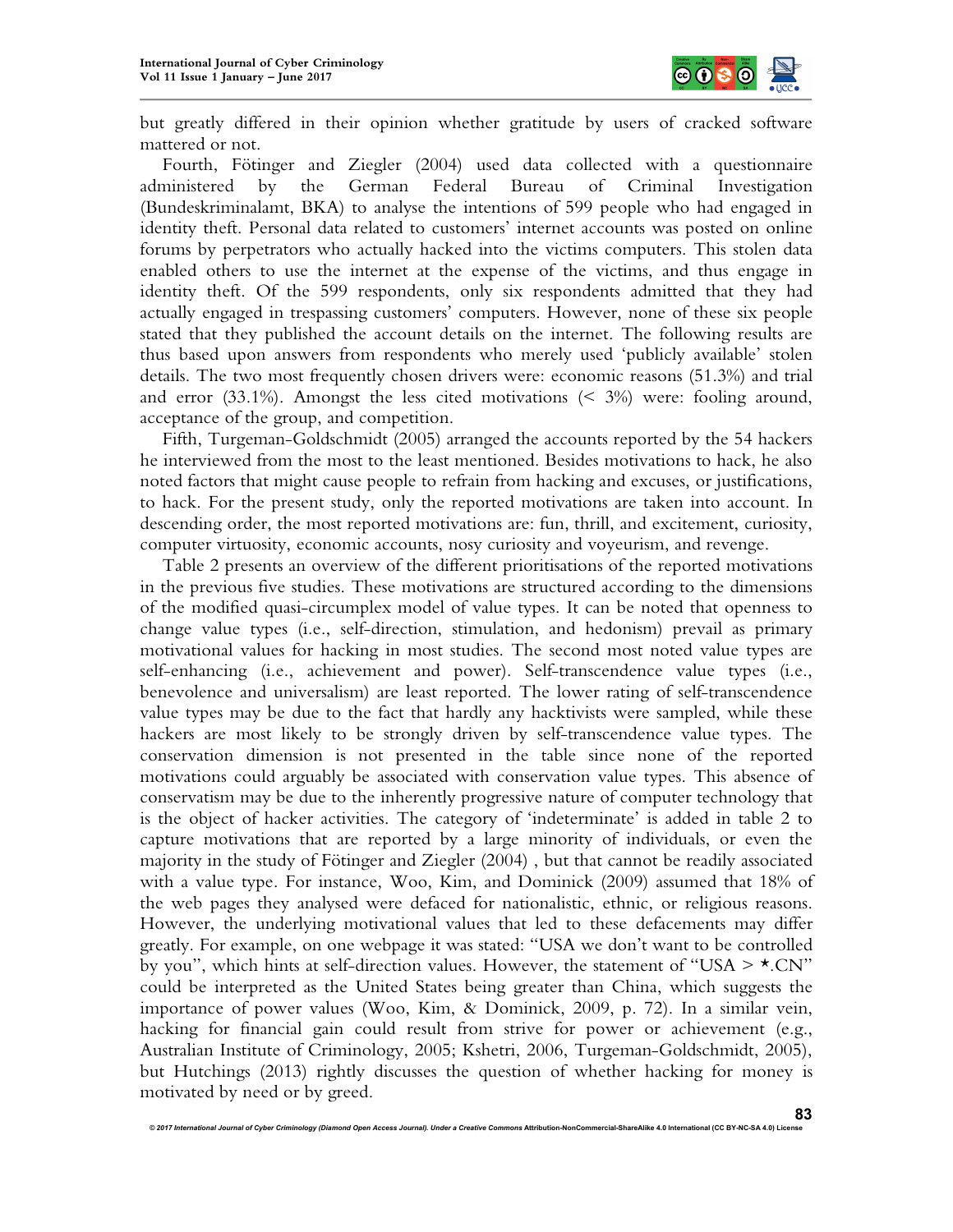|                                                                        | Thycotic<br>Software<br>Ltd (2004)                       | Woo,<br>Kim, &<br>Dominick<br>(2009) | Goode &<br>Cruise<br>(2006)        | Fötinger &<br>Ziegler<br>(2004)                                         | Turgeman-<br>Goldschmidt<br>(2005)                                    |
|------------------------------------------------------------------------|----------------------------------------------------------|--------------------------------------|------------------------------------|-------------------------------------------------------------------------|-----------------------------------------------------------------------|
| Dimension<br>(value types)                                             | Self-identified<br>hackers<br>$(N = 127)$                | Defaced web<br>pages<br>$(N = 462)$  | Software<br>crackers<br>$(N = 28)$ | Identity<br>thieves<br>$(N = 599)$                                      | Self-identified<br>hackers<br>$(N = 54)$                              |
| Self-<br>enhancement<br>(power,<br>achievement)                        | Notoriety<br>(<5%)                                       | Prankster<br>motivations<br>(71%)    | Peer<br>recognition<br>(2)         | Competition<br>$(<\!\!3\%)$ ;<br>Group<br>acceptance<br>$( < 3\%)$      | Computer<br>virtuosity (3)                                            |
| Openness to<br>change<br>(hedonism,<br>stimulation,<br>self-direction) | Fun, thrill<br>(51%)                                     |                                      | Personal<br>challenge<br>(1)       | Fooling<br>around<br>$(<\!\!3\%)$ ;<br>Trial and<br>error<br>$(33.1\%)$ | Fun, thrill,<br>excitement<br>(1);<br>Curiosity (2);<br>Voyeurism (5) |
| Self-<br>transcendence<br>(universalism,<br>benevolence)               | Social<br>consciousness,<br>moral<br>compass<br>$(30\%)$ | Militant<br>motivations<br>(5%)      |                                    |                                                                         |                                                                       |
| Indeterminate                                                          | Financial gain<br>(18%)                                  | Militant<br>motivations<br>(18%)     |                                    | Economic<br>reasons<br>$(51.3\%)$                                       | Economic<br>accounts(4)<br>Revenge (6)                                |

# **Table 2. Reported Motivations Structured along the Dimensions of the Quasi-Circumplex Value Model**

*Note. The percentages in parentheses represent the proportion of respondents who rated the motivator as their primary motivator to hack, or the proportion of web pages that was defaced by hackers who were driven by that motivator. The numbers in parentheses represent the relative importance assigned to the motivator compared to the other motivators.*

Because the relationship between motivational types of values and hacking activities has not been studied before, it is unclear to what extent the motivations reported in the literature and the motivational values actually relate to one another. Based on the studies that quantified hackers' motivations, it is predicted that the value dimensions and the most often reported motivations in the literature are related in the following way:

- *Hypothesis 1a: self-enhancement value types relate positively to peer recognition and respect.*
- *Hypothesis 1b: openness to change value types relate positively to intellectual challenge and curiosity.*
- *Hypothesis 1c: self-transcendence value types relate positively to justice.*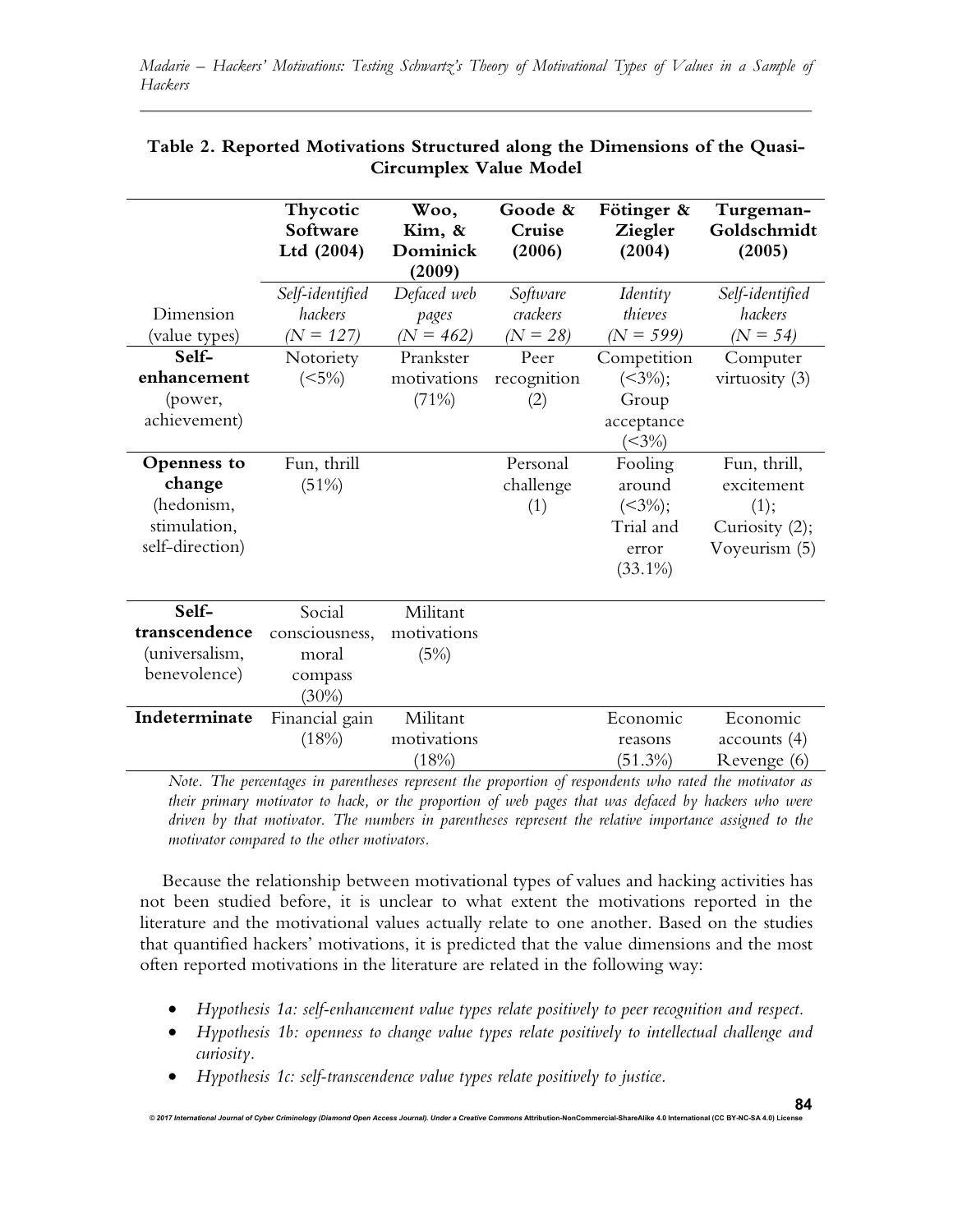

With regard to the question of what motivational value types prevail in hackers who circumvent computer security systems, it is expected that openness to change value types are the highest rated value types. Furthermore, when self-transcendence value types are highly rated, the hacker is more likely to be engage in hacktivism. Finally, it is expected that conservation value types are the lowest rated values.

- *Hypothesis 2a: hackers who bypass security systems are strongly motivated by openness to change value types.*
- *Hypothesis 2b: hackers who bypass security systems are least motivated by conservation value types.*
- *Hypothesis 2c: hackers who bypass security systems more often engage in hacktivism when they highly value self-transcendence value types.*

# **Methodology**

### *Participants*

Because circumventing computer security systems without consent is an illegal activity, it was not expected that those who engage in this activity would openly talk about it. However, being knowledgeable on computer security is a widely praised skill and often a minimum requirement for engagement in hacking. Therefore, to find hackers who circumvent computer security systems, persons knowledgeable on computer security were asked to participate and subsequently asked if they engaged in hacking. A total of 71 persons agreed to participate. Participants were recruited at the VU University Amsterdam, at computer security conferences, at a hacker workshop, in the personal network of the researcher, and on online public technology forums. Six participants (8.2%) were female. Because few females participated and previous research demonstrated that females differ from males in their value prioritisations (e.g., Schwartz & Rubel, 2005; Ryckman & Houston, 2003), the answers from female participants are excluded from the analyses. The majority of the male participants (56; 86.2%) resided in the Netherlands, eight participants (12.3%) resided in the Czech Republic, and one participant (1.5%) resided in Norway.

#### *Questionnaire*

The questionnaire administered to hackers consisted of three parts. The first part inquired about hacking activities. Respondents were asked how often they attempted to circumvent computer security systems on organisations' servers without explicit consent of the organisation, how often they actually circumvented computer security systems on organisations' servers without explicit consent, and how often they engaged in hacktivism. Respondents were asked to provide an answer by ticking one of the following six frequency categories: Never, almost never, once in a while, sometimes, regularly, and often.

The second and third part of the questionnaire inquired about motivations to circumvent security systems. The second part specifically inquired about motivations frequently reported in the literature as primary, or at least important, motivations to circumvent security systems. These motivations are intellectual challenge and curiosity, peer recognition and respect, justice, money, and team-play. Although team-play is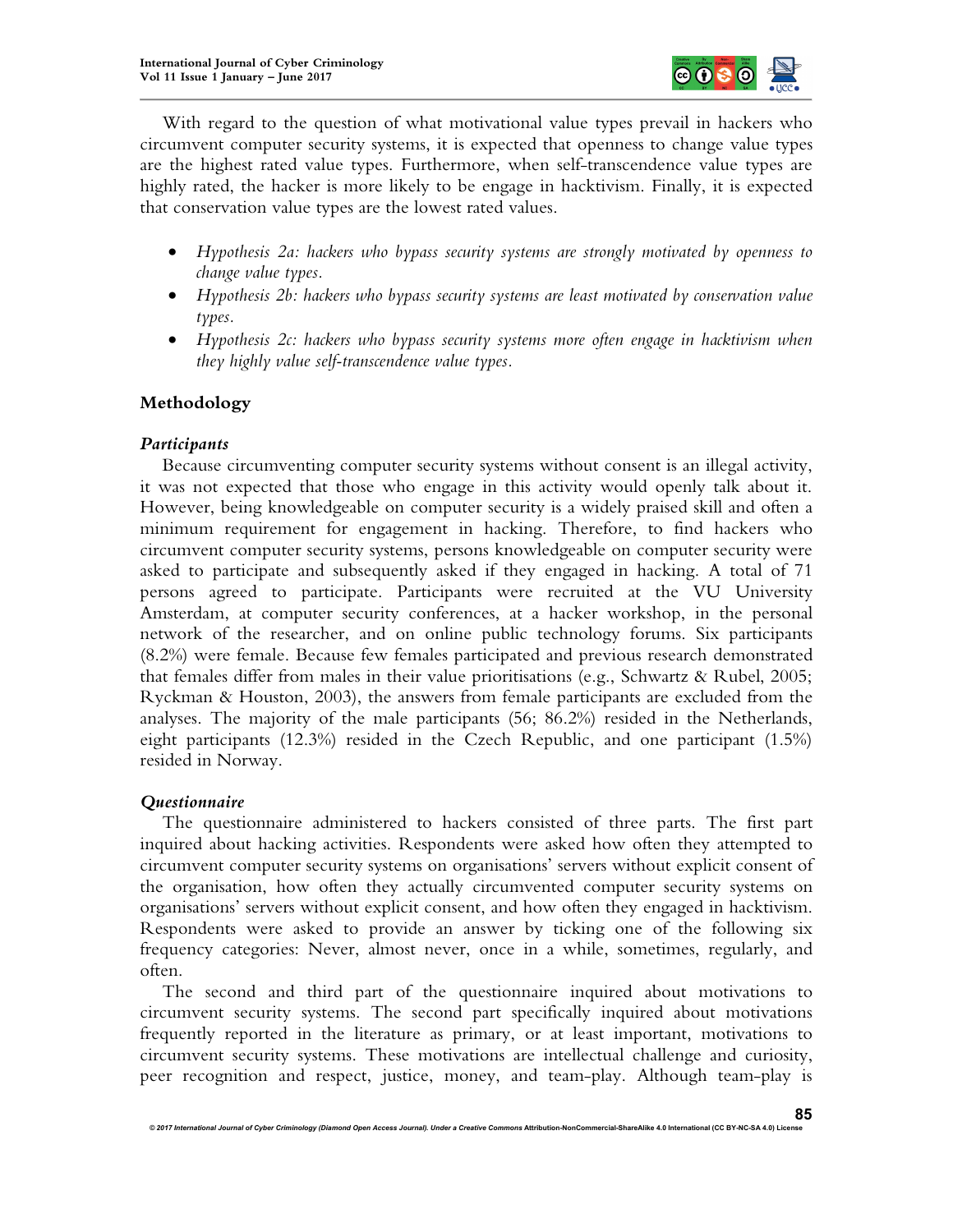reported relatively little in the literature, several researchers noted that extensive hacker networks exist, both online and offline (Australian Institute of Criminology, 2005; Holt & Kilger, 2012). These networks are not only used for the exchange of knowledge and tools, but also for the formation of hacker teams or groups. To what extent these motivations were motivating to circumvent security systems, or attempt to do this, was rated by respondents on a scale of 1 (not at all) to 5 (very much). These motivations will subsequently be referred to as 'literature motivations'.

The third part of the questionnaire assessed the motivational values of respondents with the 21-item Portrait Value Questionnaire (PVQ; Verkasalo, Lönnqvist, Lipsanen, & Helkama, 2009). The PVQ is composed of 21 scenarios about a person with certain traits, desires, or beliefs. For example, one scenario states: "Tradition is important to him. He tries to follow the customs handed down by his religion or his family." To what extent the person described resembles the respondent was rated on a scale of 1 (not like me at all) to 6 (very much like me). The third part of the questionnaire was used to test hypotheses 2a through 2c.

### *Procedure*

The first two parts of the questionnaire were pilot-tested with nine self-identified hackers at the Dutch security conference Hack in the Box. Based upon their answers, several adjustments were made to the questionnaire. These include increasing the amount of frequency categories to increase the variability in responses, and merging the motivation categories of intellectual challenge and curiosity because they were highly correlated  $(r_s =$ .88,  $p \leq 0.01$ ). As previously stated, participants were recruited at the university, in the personal network of the researcher, and on online public forums. At the university, a paper version of the questionnaire was handed out. The PVQ scenarios were randomised in two ways, so the influence of neighbour students' answers was minimised. The remainder of the participants filled out an online survey. In the online questionnaire, all scenarios were randomised. At the beginning of each questionnaire, it was stated that participation was completely voluntary and withdrawal from participating was possible at any moment.

### *Data analyses*

A total of 65 questionnaires were analysed. To test the hypotheses, two types of value scales were composed. First, four value dimensions were created by averaging the value items belonging to each of the four value dimensions suggested by Schwartz (1992): Selftranscendence, self-enhancement, openness to change, and conservation. The value dimension of conservation, for example, was composed of the average ratings of the value items belonging to the value types of conformity, tradition, and security. The reliability of these four dimension-scales was measured with Cronbach's alpha, and were respectively:  $\alpha_{\text{self-transcendence}} = .66$ ,  $\alpha_{\text{self-enhancement}} = .70$ ,  $\alpha_{\text{openness-to-change}} = .61$ , and  $\alpha_{\text{conservation}} = .63$ . These four dimensions represent the first type of scales. The second type of scales was based upon research that specifically tested the 21-PVQ. Verkasalo and colleagues (2009) constructed two two-dimensional scales with data from over 20 European countries. The scales constructed are (1) the Conservation scale and (2) the Self-transcendence scale. Scores on the Conservation scale indicate the relative importance of conservation value types over openness to change value types. Scores on the Self-transcendence scale indicate the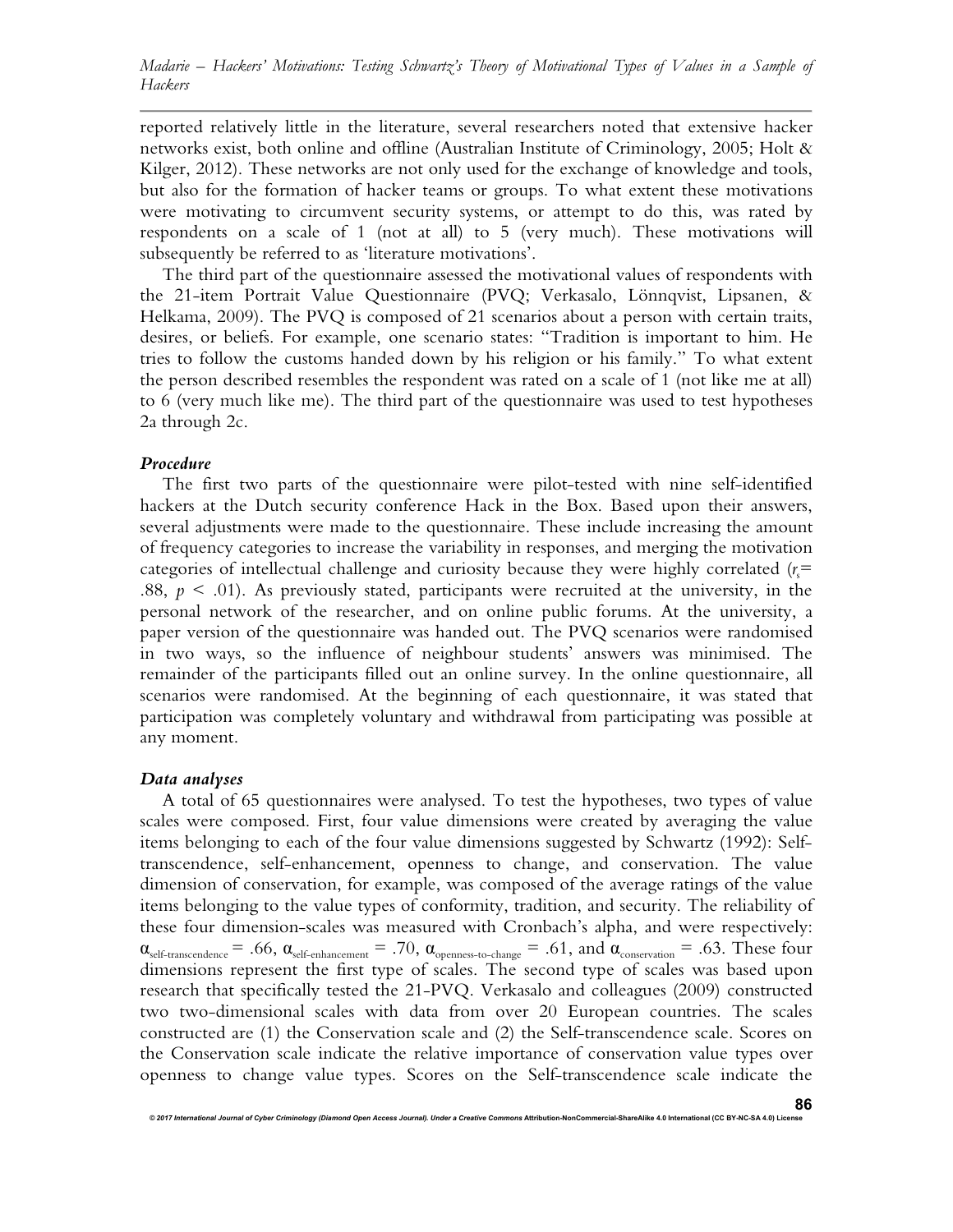1



relative importance of self-transcendence value types over self-enhancement value types. In their paper, Verkasalo and colleagues provide the appropriate value item weights and constants to compute the scale scores. 2 The constants and weights were calculated in a way so that the means of the scales were 100 and the standard deviations 10. The Selftranscendence (ST-SE) scale in the current sample had a mean of 100.41 and a standard deviation of 10.19. However, the Conservation (CO-OC) scale had a mean of 87.67 and a standard deviation of 11.23. As will be elaborated in the results section, the lower mean on the CO-OC scale demonstrates that the participants in the present study scored lower on this scale than the average population where hackers are the minority. The reliability of the CO-OC scale and ST-SE scale are respectively .62 and .54 when estimated with Cronbach's alpha. However, Tarkkonen's General Reliability Coefficient (GRC) is considered a better estimate of the reliability of the scales than Cronbach's alpha (Verkasalo et al., 2009; Tarkkonen & Vehkalahti, 2005). With the GRC, the exact internal consistency is calculated rather than the lower bound. Moreover, the GRC makes less rigid assumptions about equal variances and correlations of the value items. The GRC of the CO-OC and ST-SE scales are respectively .74 and .70.

To test the first hypotheses (1a-c), Spearman's correlation coefficients were computed between the literature motivations, the motivational values, and the four value dimensions. To test the final three hypotheses (2a-c), Spearman's correlation coefficients were also computed for the relationships between hacking activities and motivational types of values. Huismans (in Schwartz, 1992, p. 54) suggested that the relationships between motivational types of values and outside variables are best presented graphically with a sinusoid when the value types are placed on the horizontal axis and ordered according to the circular value structure. A sinusoid is the typical mathematical curve that describes a repetitive oscillation. An example of this curve is provided in figure 2. Schwartz (1992) elaborated that these graphical patterns are more meaningful than the actual significance of the correlation coefficients. Additional logistic regression analyses were conducted to complement conclusions based on the graphical representation of the relationships

Value types are abbreviated: sd = self-direction, po = power, un = universalism, ac = achievement, se = security, st = stimulation, co = conformity, tr = tradition, he = hedonism, be = benevolence. The number after each value type refers to the item in the 21-PVQ.

<sup>&</sup>lt;sup>2</sup> In their paper, Verkasalo and colleagues (2009) provide the appropriate value item weights and constants to compute the scale scores. Based upon the reported weights and constants, the following equations were used to compute respondents' scores on the scales:

*Conservation (CO-OC) scale: 90.5531 + (-1.1031 \* sd1) + (0.5736 \* po2) + (-0.3955 \* un3) +*  $(0.3430 \star \alpha 4) + (1.8516 \star \alpha 5) + (-1.3589 \star \alpha 6) + (1.4490 \star \alpha 7) + (-0.9353 \star \alpha 8) + (0.8867 \star \alpha 7)$ *tr9) + (-0.9702 \* he10) + (-0.9665 \* sd11) + (-0.3883 \* be12) + (0.3336 \* ac13) + (1.4640 \* se14) + (-1.3850 \* st15) + (2.3203 \* co16) + (1.0024 \* po17) + (-0.4133 \* be18) + (-0.3065 \* un19) + (1.1249 \* tr20) + (-0.7511 \* he21).*

*Self-transcendence (ST-SE) scale: 67.3577 + (0.4871 \* sd1) + (-2.0283 \* po2) + (1.6101 \* un3) + (-1.5345 \* ac4) + (0.0781 \* se5) + (0.1803 \* st6) + (-0.0952 \* co7) + (2.1805 \* un8) + (0.8088 \* tr9) + (-0.3864 \* he10) + (0.6436 \* sd11) + (2.2422 \* be12) + (-1.8321 \* ac13) + (0.2620 \* se14) + (-0.8482 \* st15) + (0.1396 \* co16) + (-1.1128 \* po17) + (1.9057 \* be18) + (2.1328 \* un19) +*  $(0.3330 * tr20) + (-0.3541 * hc21).$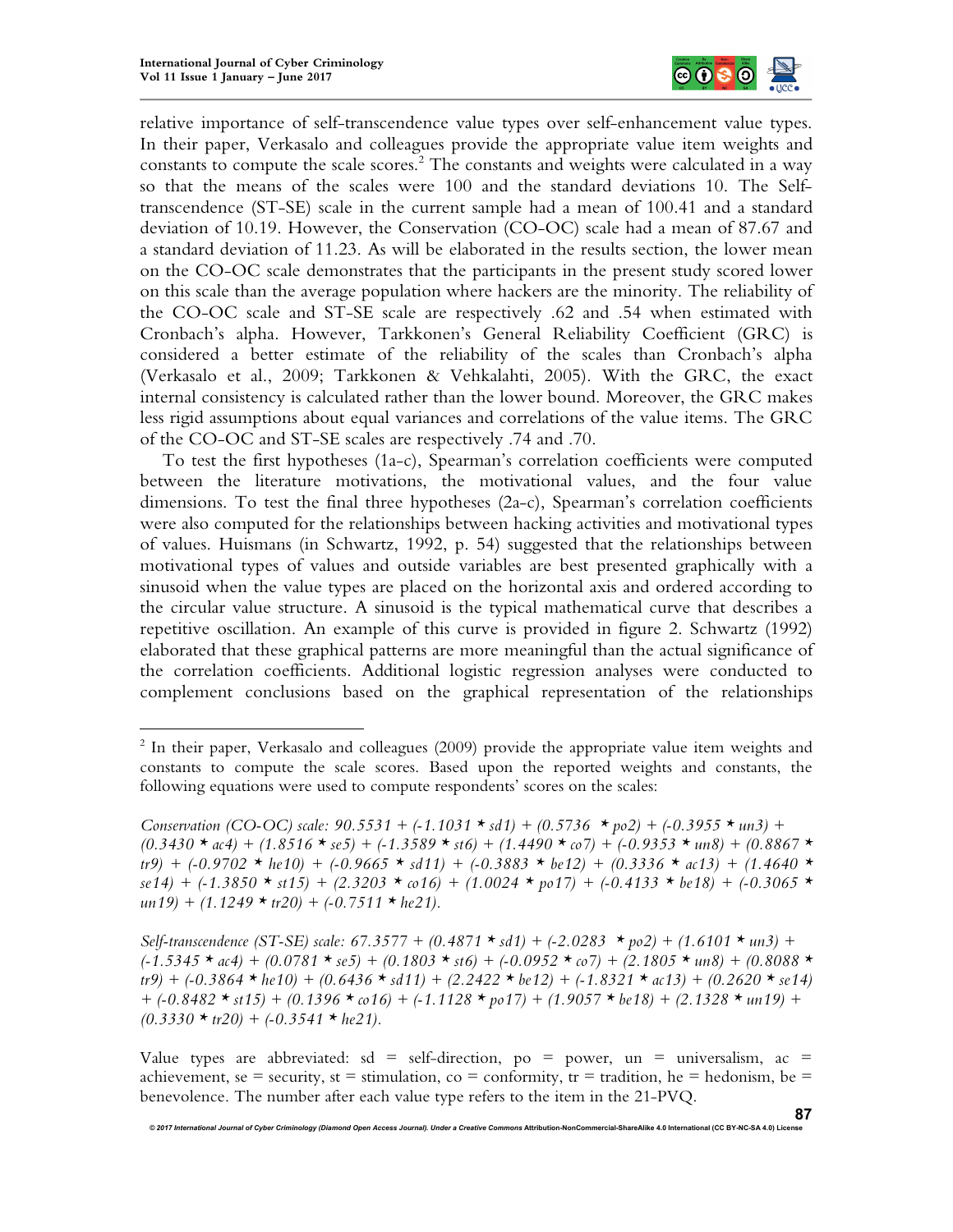between motivational values and hacking behaviours. Because (attempts to) circumventing security systems and engagement in hacktivism were significantly non-normally distributed, these variables were dichotomised into two categories: No versus at least once. The logistic regression analyses were conducted with the CO-OC and ST-SE scales, age, and scale use as predictor variables. Schwartz (1992) recommended to account for differences in scale use between groups tested in logistic regressions. Furthermore, Schwartz and Rubel (2005) demonstrated that age affects the importance attributed to motivational types of values. Therefore, preliminary correlations were conducted between age, hacking activities, and motivations to be analysed. Age correlated significantly negatively with conformity  $(r_s = -.38, p \le .01)$ , security  $(r_s = -.31, p = .02)$ , and the conservation scale  $(r_s = -.35, p = .01)$ .





*Note. Curves A, B, and C could represent respectively: Age, hours spent gaming, and patriotism. SD =*   $self\text{-}direction, ST = stimulation, HE = hedonism, AC = achievement, PO = power, SE = security,$ *CO = conformity, TR = tradition, BE = Benevolence, UN = Universalism.*

#### **Results**

#### *1. Motivations in the Literature and Motivational Types of Values*

*© 2017 International Journal of Cyber Criminology (Diamond Open Access Journal). Under a Creative Commons* **Attribution-NonCommercial-ShareAlike 4.0 International (CC BY-NC-SA 4.0) License**

The ratings of the value types follow the same structure as the quasi-circumplex model depicted in figure 1. Opposing value types are rated more differently than adjacent value types. For example, universalism and benevolence are rated more similar than universalism and power. The average ratings of the value types are presented in table 3. Schwartz (1992) stated that the different value items of a value type are not per se related to each other. In the present study, the value items that represented one value type were roughly equally rated. A notable exception is tradition. The results of a Wilcoxon signed-rank test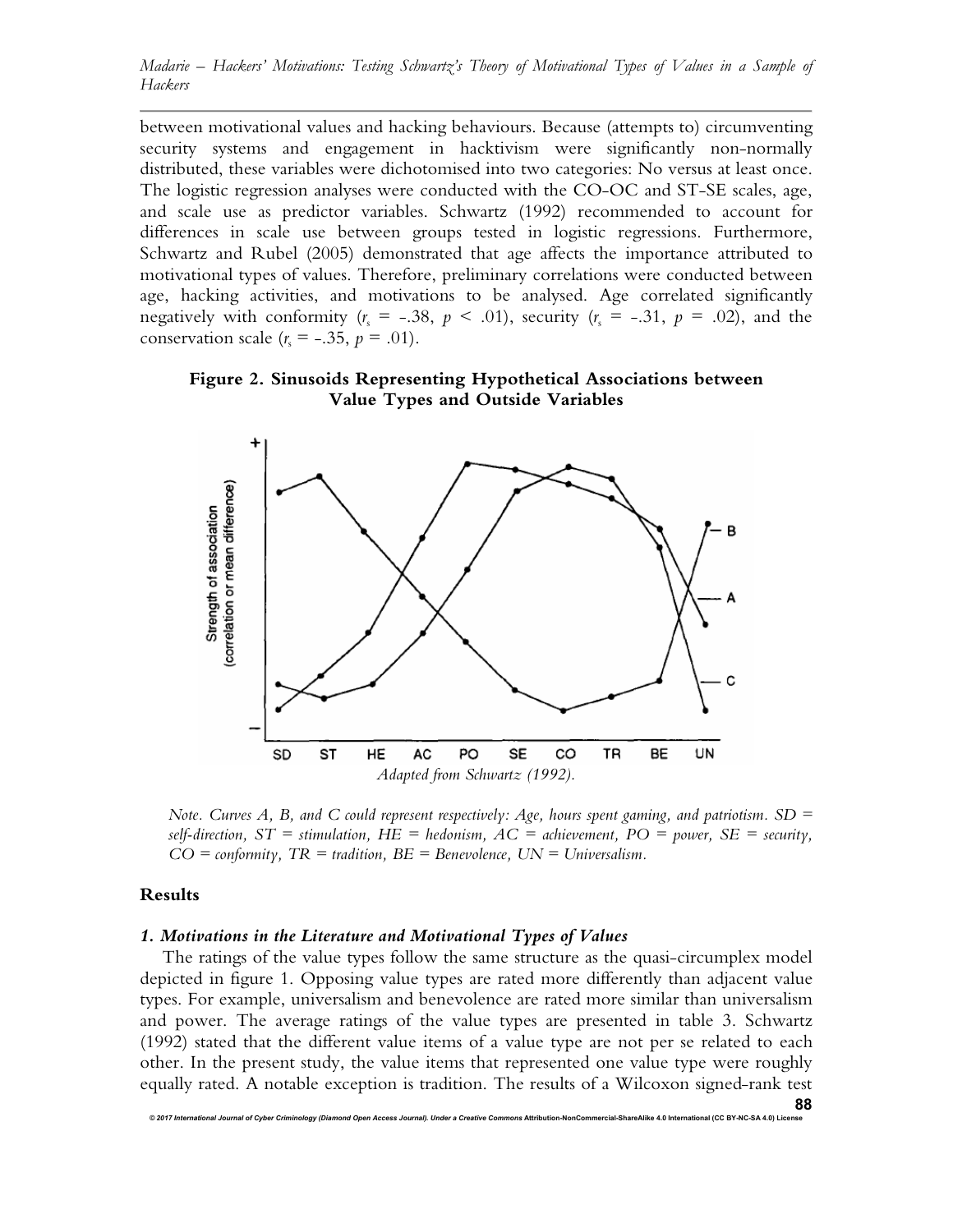

demonstrated that commitment to customs of religion or family (*Mdn* = 2.00) is rated significantly less important than humbleness or moderation ( $Mdn = 4.00$ ;  $z = -5.78$ ,  $p <$ .001,  $r = -.72$ ).

As for the literature motivations, intellectual challenge/curiosity was rated as the strongest motivator to circumvent security systems  $(Mdn = 5.00, M = 4.44, SD = 0.90)$ . Peer recognition/respect was the second strongest motivator (*Mdn* = 1.00, *M* = 1.69, *SD*  $= 0.86$ ). Justice (*Mdn* = 1.00,  $M = 1.56$ ,  $SD = 1.00$ ) and team-play (*Mdn* = 1.00,  $M =$ 1.51, *SD* = 0.79) were rated as respectively the third and fourth strongest motivator. Money was considered least motivating to (attempt to) circumvent computer security systems ( $Mdn = 1.00$ ,  $M = 1.24$ ,  $SD = 0.77$ ). Because only six respondents considered money as a motivating factor to attempt to circumvent security systems, money will not be analysed in subsequent statistical analyses.

|                     |                | M(SD)                 |                                    |                                                    |                          |  |  |
|---------------------|----------------|-----------------------|------------------------------------|----------------------------------------------------|--------------------------|--|--|
| Value<br>Dimensions | Value Types    | Overall<br>$(N = 65)$ | Attempt to<br>bypass<br>$(n = 55)$ | <b>Bypass</b><br>security<br>systems<br>$(n = 44)$ | Hacktivism<br>$(n = 19)$ |  |  |
| Self-               | Universalism   | 4.59(0.79)            | 4.59(0.78)                         | 4.65(0.78)                                         | 4.44(0.88)               |  |  |
| transcendence       | Benevolence    | 4.70(0.94)            | 4.71(0.96)                         | 4.67(0.95)                                         | 4.76(0.98)               |  |  |
|                     | Conformity     | 2.82(1.19)            | 2.72(1.17)                         | 2.49(1.04)                                         | 2.37(0.86)               |  |  |
| Conservation        | Tradition      | 3.11(0.85)            | 3.11(0.89)                         | 3.11(0.91)                                         | 3.13(0.98)               |  |  |
|                     | Security       | 3.30(1.09)            | 3.22(1.06)                         | 3.16(1.03)                                         | 3.26(1.17)               |  |  |
| Self-               | Power          | 2.95(0.95)            | 2.92(0.95)                         | 3.00(0.91)                                         | 3.23(0.82)               |  |  |
| enhancement         | Achievement    | 3.44(1.11)            | 3.37(1.08)                         | 3.36(1.07)                                         | 3.84(0.82)               |  |  |
|                     | Hedonism       | 4.15(1.00)            | 4.16(1.03)                         | 4.25(0.98)                                         | 4.63 $(0.74)$            |  |  |
| Openness to         | Stimulation    | 3.89(1.29)            | 3.99(1.29)                         | 4.14(1.23)                                         | 4.18(0.97)               |  |  |
| change              | Self-direction | 4.88(0.77)            | 4.94(0.75)                         | 5.03(0.71)                                         | 5.08(0.77)               |  |  |

**Table 3. Mean Ratings of Motivational Types of Values per Hacking Activity**

In the first hypotheses, it was stated that intellectual challenge/curiosity relates positively to openness to change values (1a), justice relates positively to self-transcendence values (1b), and peer recognition/respect relates positively to self-enhancement values (1c). The results demonstrate that intellectual challenge/curiosity indeed positively relates to the openness to change scale  $(r_s = .30, p = .03)$ , which confirms hypothesis 1a. Justice was not related to any of the self-transcendence value types nor to the self-transcendence scale  $(r_s = -.00, p = .99)$ , thereby disconfirming hypothesis 1b. In a similar vein, peer recognition/respect was not related to any of the self-enhancement value types nor to the self-enhancement scale  $(r_s = .13, p = .32)$ . The results therefore disconfirm hypothesis 1c as well. The correlations between the literature motivations and the motivational types of values are presented in table 4.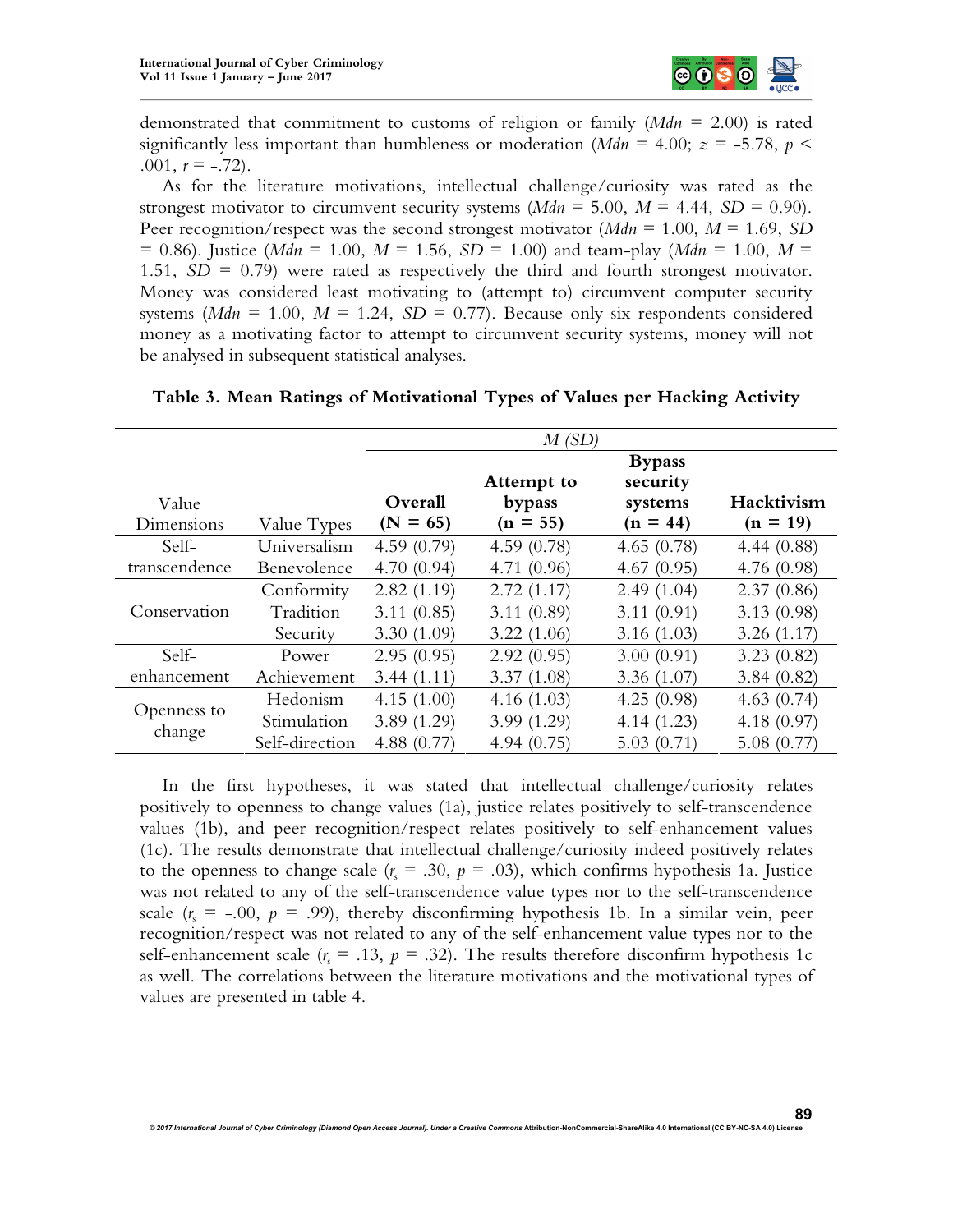## *2. Literature Motivations and Circumventing Security Systems*

The results of correlation analyses demonstrate that, although intellectual challenge/curiosity was the strongest motivator, it was not related to the frequency with which respondents circumvent security systems ( $r_s = -.10$ ,  $p = .46$ ). The only motivators related to attempts to circumvent security systems and actual circumventing security systems were peer recognition/respect and team-play. The more often a respondent attempted to circumvent security systems, the stronger he was motivated by recognition or respect from peers ( $r_s = .28$ ,  $p = .03$ ). The more often a respondent circumvented security systems, the stronger he was motivated by team-play ( $r_s = .27$ ,  $p = .05$ ). Positive correlates of the frequency with which one engages in hacktivism are justice  $(r_s = .37, p < .01)$  and team-play  $(r_s = .34, p = .01)$ .

|           | Literature motivations |              |         | Activity  |            |            |            |
|-----------|------------------------|--------------|---------|-----------|------------|------------|------------|
|           | Intellectual           | Peer         |         |           | Circumvent |            |            |
| Value     | challenge/             | recognition/ |         |           | security   | Cicrumvent |            |
| types     | curiosity              | respect      | Justice | Team-play | attempts   | security   | Hacktivism |
| <b>UN</b> | $.38**$                | .03          | .02     | $-.22$    | $-.06$     | $-.09$     | $-.12$     |
| <b>BE</b> | .09                    | .05          | .01     | .09       | $-.05$     | $-.16$     | .04        |
| CO        | $-.21$                 | $-.03$       | $-.15$  | .04       | $-.19$     | $-29*$     | $-.24$     |
| <b>TR</b> | $-.16$                 | .06          | .04     | $-.02$    | $-.16$     | $-.07$     | .00        |
| <b>SE</b> | $-.20$                 | .05          | .05     | $-.10$    | $-.19$     | $-.21$     | $-.07$     |
| PO        | .12                    | .17          | $-.03$  | .20       | .14        | .08        | .18        |
| <b>AC</b> | .00                    | .03          | .14     | .22       | $-.25*$    | $-.12$     | .23        |
| <b>HE</b> | .22                    | $-.18$       | $-.18$  | $-.01$    | $-.04$     | .11        | $.24*$     |
| <b>ST</b> | .09                    | .08          | .07     | .07       | .12        | .19        | .15        |
| <b>SD</b> | $.42**$                | $-.03$       | .02     | .04       | .06        | .14        | .14        |
| Self-t    | $.30*$                 | .05          | $-.00$  | $-.11$    | $-.07$     | $-.14$     | $-.07$     |
| Cons      | $-.24$                 | .03          | $-.03$  | $-.04$    | $-.25*$    | $-.28*$    | $-.16$     |
| Self-e    | .09                    | .03          | .09     | .24       | $-.10$     | $-.08$     | $.28*$     |
| Open      | $.30*$                 | $-.04$       | $-.04$  | .02       | .11        | .23        | $.30*$     |

| Table 4. Zero-Order Spearman's rho Correlations between   |  |  |
|-----------------------------------------------------------|--|--|
| Literature Motivations, Value Types, and Hacking Activity |  |  |

 $\star_{p}$  < .05,  $\star \star_{p}$  < .01.

*Note. UN = Universalism, BE = Benevolence, CO = conformity, TR = tradition, SE = security, PO = power, AC = achievement, HE = hedonism, ST = stimulation, SD = self-direction. Self-t = Selftranscendence scale, Cons = Conservation scale, Self-e = Self-enhancement scale, Open = Openness to change scale.*

## *3. Motivational Types of Values and Circumventing Security Systems*

*© 2017 International Journal of Cyber Criminology (Diamond Open Access Journal). Under a Creative Commons* **Attribution-NonCommercial-ShareAlike 4.0 International (CC BY-NC-SA 4.0) License**

In the next three hypotheses (2a-c), it was stated which motivational types of values prevail in hackers who circumvent security systems. Figure 3 depicts the correlations between the motivational types of values and the different hacking activities aimed at circumventing security systems. The exact correlations between the motivational types of values and hacking activities are presented in table 4. In figure 3, the sinusoid pattern of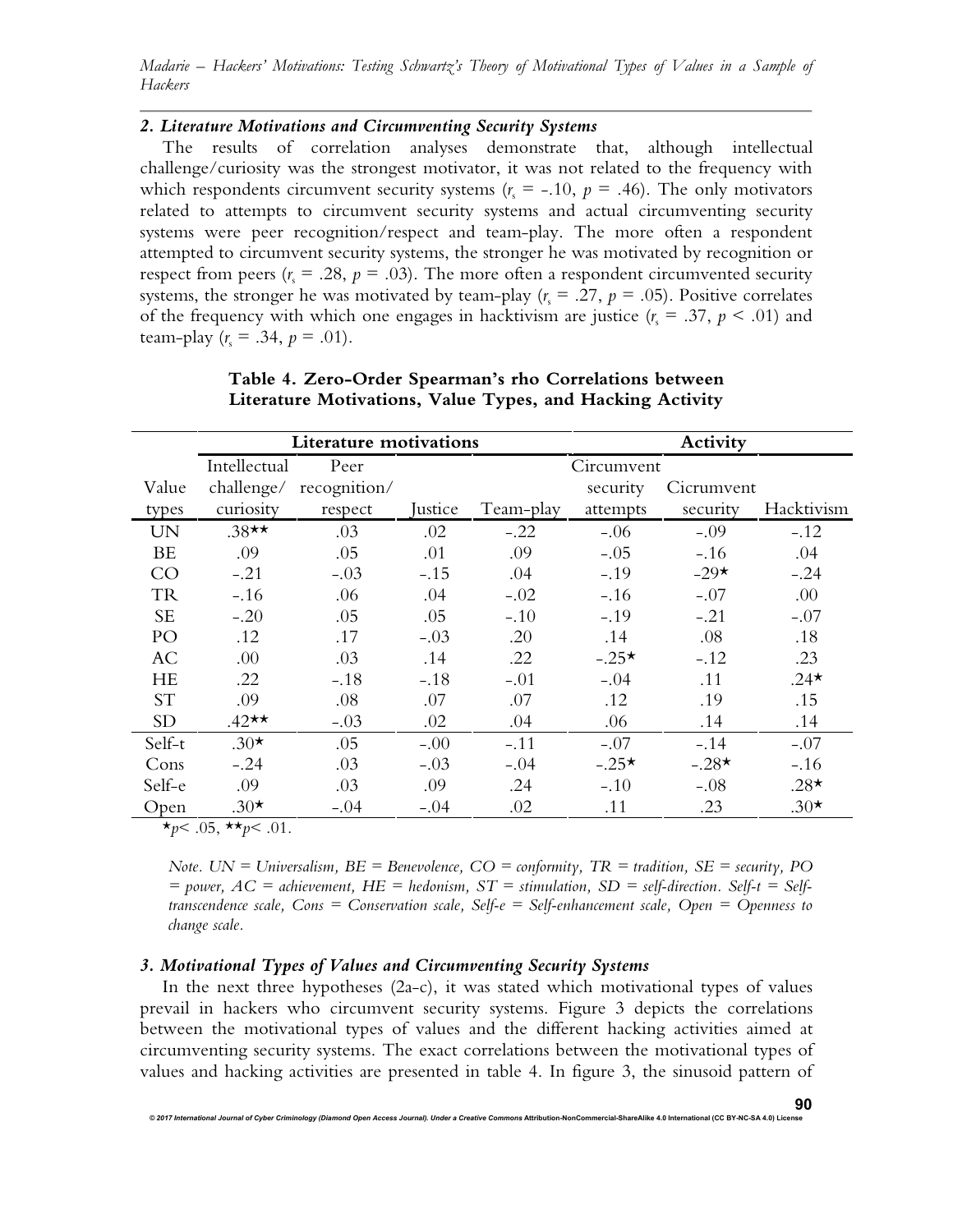

correlation coefficients is least clear for the relationship between attempts to bypass security systems and the motivational types of values.





*Note. Only significant correlations (p< .05) are depicted. Abbreviations of value types are similar to figure 2 and table 4.*

The similarity between the three graphs can be explained by the positive relationship between circumventing security systems and hacktivism  $(r_s = .40, p < .01)$ , and the positive relationship between attempts to circumvent and actual circumventing  $(r_s = .76, p_s)$ < .001). In hypothesis 2a and 2b, it was predicted that hackers who circumvent security systems are strongly motivated by openness to change value types (2a) and least motivated by conservation value types (2b). It can be noted in the graphs that openness to change value types are amongst the highest rated value types. Conversely, conservation values are amongst the lowest rated value types. The correlation analyses reveal that the more often respondents circumvent security systems, the less they value conformity  $(r_s = -.29, p = .02)$ and the lower their score on the conservation scale  $(r_s = -.28, p = .03)$ . Furthermore, the openness to change scale was positively related to the frequency with which one engages in hacktivism  $(r_s = .30, p = .02)$ . These results suggest that hypotheses 2a and 2b are at least partly true. To further test these hypotheses, two logistic regression analyses were conducted. The results of these analyses are presented in tables 5 and 6.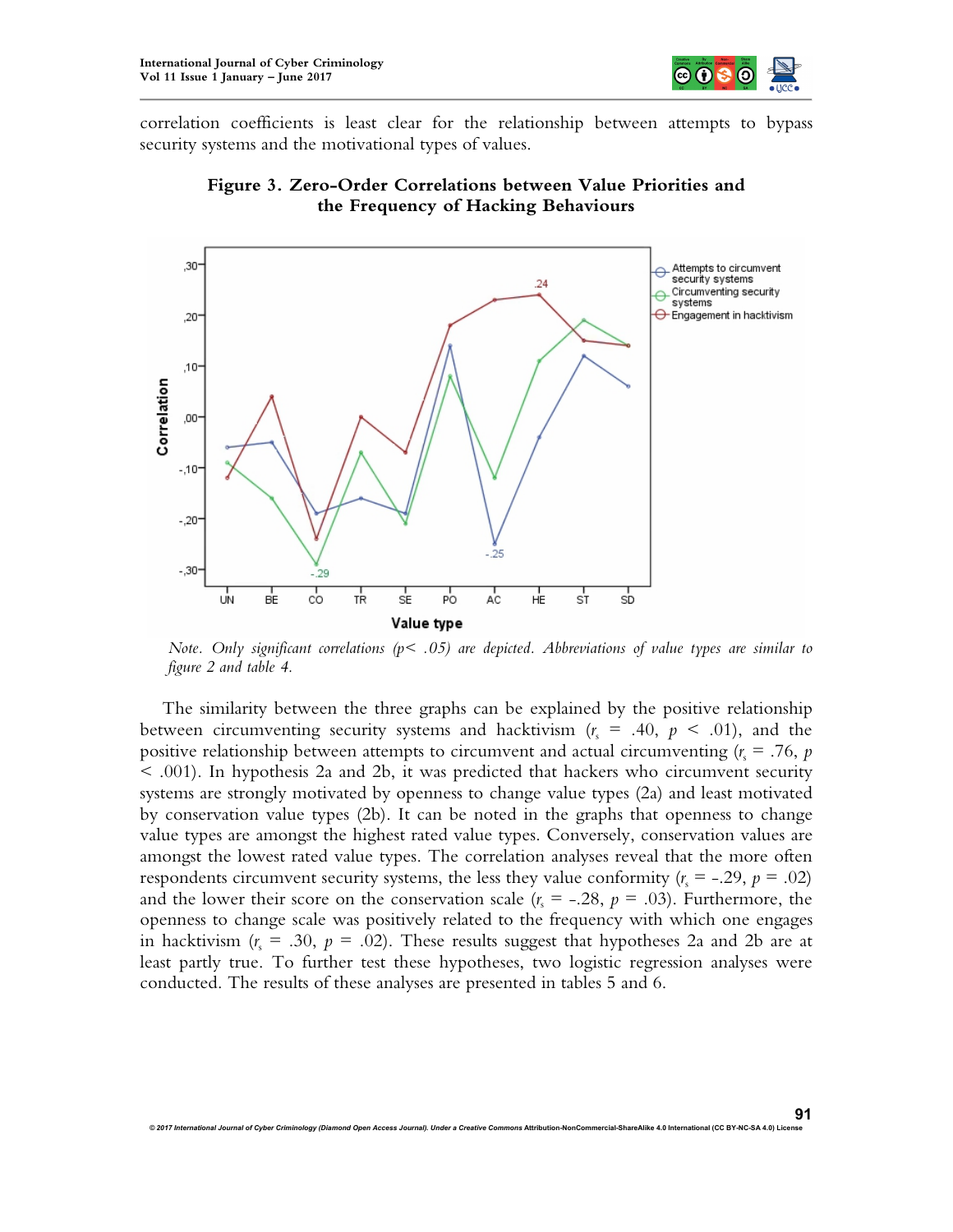|                                                                                                                  | B(SE)         | <b>Wald's</b> $\chi^2$ |      | Odds ratio |
|------------------------------------------------------------------------------------------------------------------|---------------|------------------------|------|------------|
| Constant                                                                                                         | 11.72(7.55)   |                        |      |            |
| Conservation dimension                                                                                           | $-0.10(0.05)$ | 4.24                   | (1)4 | 0.90       |
| Self-transcendence dimension                                                                                     | 0.04(0.05)    | 0.80                   | .37  | 1.04       |
| Age                                                                                                              | $-0.06(0.06)$ | 1.04                   | .31  | 0.95       |
| Scale use                                                                                                        | $-0.81(1.08)$ | 0.56                   | .45  | 0.45       |
| Note. No attempts = 0, attempts = 1. Model $\chi^2$ (4) = 8.53, p = .07, R <sup>2</sup> = .14 (Cox & Snell), .25 |               |                        |      |            |

| Table 5. Logistic Regression: Value Dimensions as Predictors of Attempts to |
|-----------------------------------------------------------------------------|
| <b>Circumvent Security Systems on Organisations' Servers</b>                |

*(Nagelkerke).*

From both table 5 and 6 it can be deducted that respondents who attempted to circumvent security systems as well as actually circumvented security systems are more likely to attribute more importance to openness to change values over conservation values. The odds of attempting to circumvent security systems and actually circumventing security systems for respondents who attributed more importance to openness to change values decreased by 9.5 (1-e<sup>-0.10</sup>) respectively 7.7 (1-e<sup>-0.08</sup>) percent. The results of the logistic regression analyses support hypotheses 2a and 2b as well. Note, however, that the results do not suggest that the respondents simply do not care about conservation values. It could also be that their disdain of conservation values motivates them to (attempt to) circumvent security systems more frequently.

|                              | B(SE)         | Wald's $\chi^2$ |     | Odds ratio |
|------------------------------|---------------|-----------------|-----|------------|
| Constant                     | 6.63(5.37)    |                 |     |            |
| Conservation dimension       | $-0.08(0.03)$ | 6.04            | .01 | 0.92       |
| Self-transcendence dimension | $-0.01(0.03)$ | 0.05            | .82 | 0.99       |
| Age                          | 0.01(0.04)    | 0.08            | -78 | 1.01       |

**Table 6. Logistic Regression: Value Dimensions as Predictors of Circumventing Security Systems on Organisations' Servers**

*Note. No circumventing* = 0, *circumventing* = 1. *Model*  $\chi^2$  (4) = 8.32, p = .08, R<sup>2</sup> = .13 (Cox & *Snell), .18 (Nagelkerke).* 

Scale use 0.48 (0.71) 0.45 .50 1.61

In hypothesis 2c, it was stated that hackers who circumvent security systems more often engage in hacktivism when they highly value self-transcendence value types. Figure 3 depicts a rather neutral relationship between the ratings of self-transcendence value types and the frequency with which respondents engage in hacktivism. On the contrary, the self-enhancement scale ( $r_s = .28$ ,  $p = .02$ ) and the openness to change scale ( $r_s = .30$ ,  $p =$ .02) were positively related to engagement in hacktivism. The relationship between engagement in hacktivism and the value dimensions was further tested with a logistic regression analysis. To rule out a general lack of interest in hacking, only the 55 respondents who stated that they had attempted to circumvent security systems at least once were entered in this logistic regression. The results of the analysis are summarised in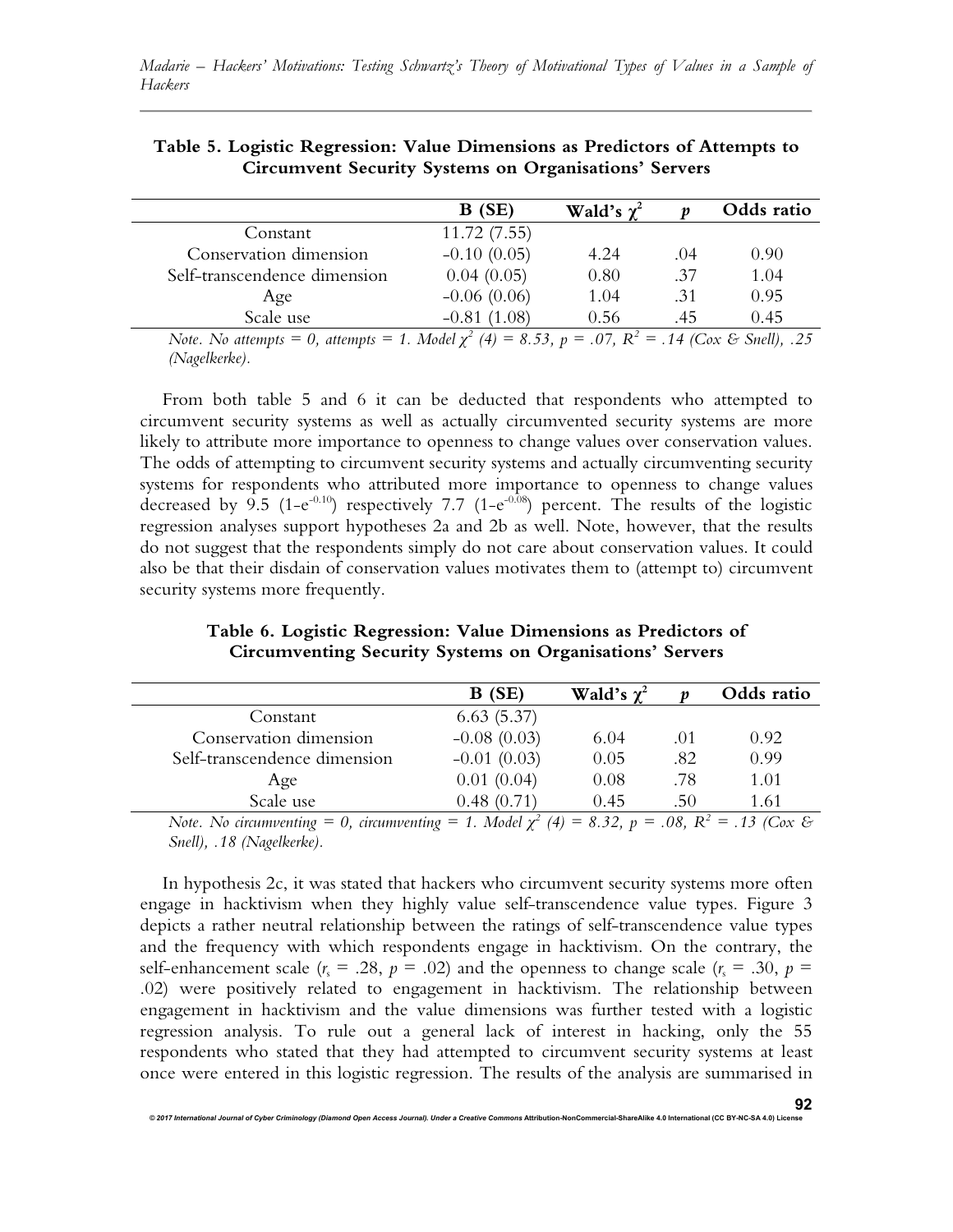

table 7. Of the respondents who attempted to circumvent security systems at least once, those who assigned more importance to self-transcendence value types were less likely to engage in hacktivism. The odds of engagement in hacktivism for respondents who attributed more importance to self-transcendence values decreased by  $14.8$  (1-e<sup>-0.16</sup>) percent. Hypothesis 2c is therefore disconfirmed.

|                              | B(SE)         | Wald's $\chi^2$ |     | Odds ratio |
|------------------------------|---------------|-----------------|-----|------------|
| Constant                     | 8.18 (8.44)   |                 |     |            |
| Conservation dimension       | $-0.09(0.05)$ | 3.12            | .08 | 0.92       |
| Self-transcendence dimension | $-0.16(0.07)$ | 5.74            | .02 | 0.85       |
| Age                          | $-1.11(0.97)$ | 1.30            | .25 | 0.33       |
| Scale use                    | 3.71(1.71)    | 4.69            | .03 | 40.89      |
|                              |               |                 |     |            |

# **Table 7. Logistic Regression: Value Dimensions as Predictors of Engagement in Hacktivism**

*Note. No hacktivism* = 0, *hacktivism* = 1. *Model*  $\chi^2$  (4) = 15.92, p < .01,  $R^2$  = .33 (*Cox & Snell*), *.47 (Nagelkerke).*

## **Discussion and Conclusion**

This study elaborates upon extant literature on hackers' motivations by empirically determining the importance of several motivators to engage in hacking activities. Both motivators frequently recurring in interviews with hackers and motivational values derived from Schwartz's Theory of Motivational Types of Values are assessed. The results suggest that the relationship between motivators and hacking activities is not as straightforward as may be presumed. Intellectual challenge and curiosity are conceptually related to the openness to change value dimension and rated as the strongest motivators. The more importance is given to openness to change values over conservation values, the more likely it is that people (attempt to) circumvent computer security systems. Intellectual challenge and curiosity, however, are not related to the frequency with which one engages in hacking activities. Because the conservation dimension instead of the openness to change dimension is related to engagement in hacking, it may well be that hackers are rather motivated by what they dislike instead of being motivated by what they value.

The discrepancy between the ratings of the literature motivations and the relationship between these motivations and engagement in hacking supports the idea that the ratings of literature motivations are more reflective of culturally recognised motivations than of true personal motivations. Personal motivations can be rather implicit (Campbell & Kennedy, 2009). People may not be aware of their actual motivations, or do not know how to describe them, because motivations are like 'gut-feelings'. Therefore, when asked for their motivations, it might be that hackers report motivations that they have frequently heard about and subsequently incorporated in their own mental set of representations of these gut-feelings. Schwartz and Bilsky (1987) explain why this process of incorporating terms that reflect motivations occurs. In the following citation, they write about the three universal requirements upon which they based their theory of motivational types of values. However, the same line of reasoning could be applied to gut-feelings of hackers.

to cope with reality, individuals must recognize, think about, and plan responses to all three [universal] requirements. To be effective members of social groups,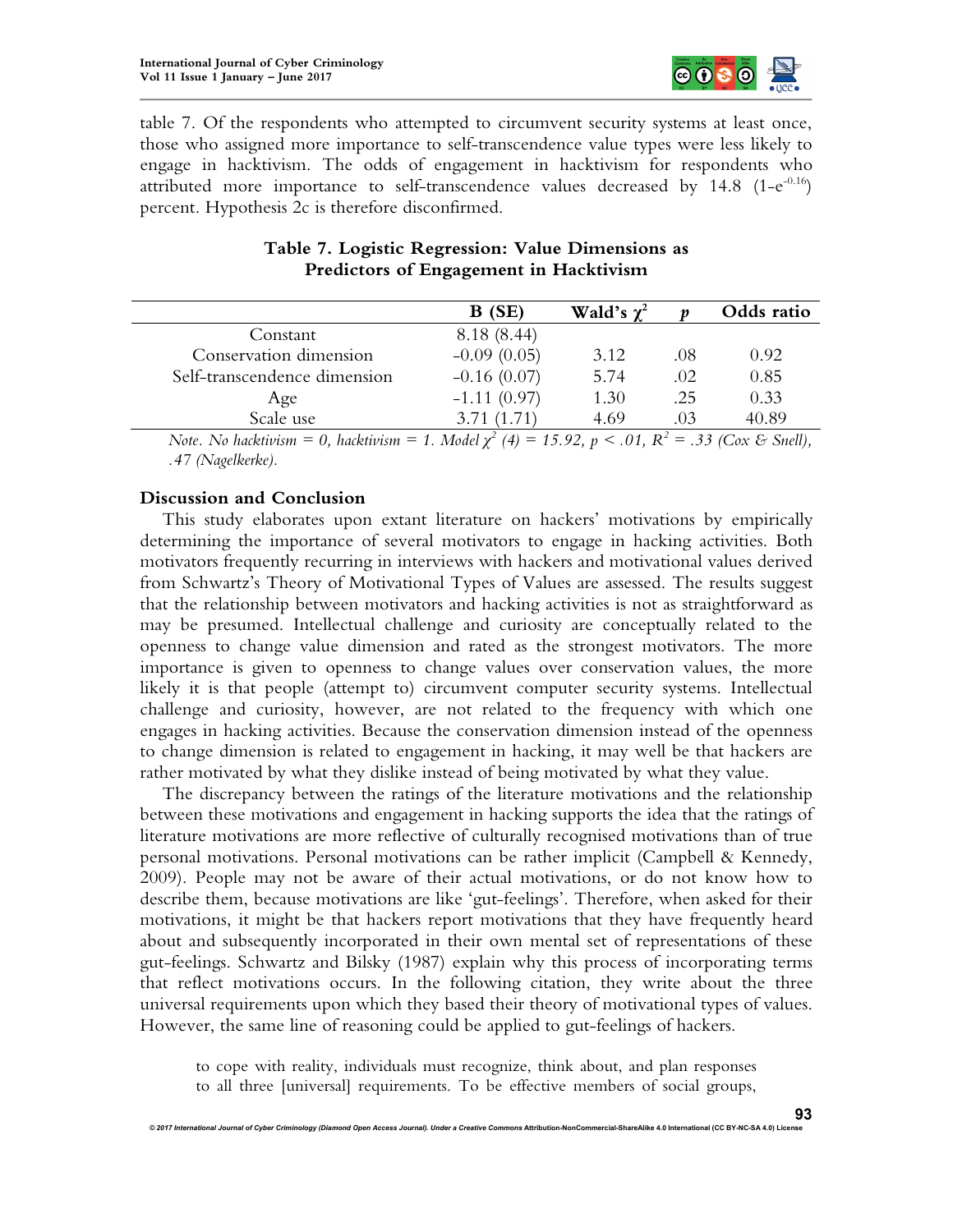individuals must communicate about them. Through cognitive development, individuals become able to represent the requirements consciously as goals or values; through socialization, individuals are taught culturally shared terms that enable them to communicate about these goals or values (p. 551).

Socialisation processes could explain why intellectual challenge and curiosity are rated so high, but are not related to the frequency with which one engages in hacking. These motivators are often perceived as relatively innocent motivators (e.g., Goode & Cruise, 2006; Turgeman-Goldschmidt, 2005) and, especially in academic fields, commonly encouraged. Socialisation into the hacker scene is more likely when one engages in hacking more frequently. This could explain why only the social motivators (i.e., peer recognition/respect and team-play) and not the personal motivators (i.e., intellectual challenge/curiosity and justice) are related to the frequency with which one engages in hacking.

Just as not all literature motivations are related to the frequency with which one engages in hacking, so are not all motivational values related to the frequency of engagement. Although the self-transcendence and openness to change value types were considered the most important values in this sample, it were the self-enhancement and conservation value types that actually related to the frequency of engagement. Possibly, the self-transcendence and openness to change value types are expressed by other behaviours than hacking. The average ratings of value types are rather indicative of general personal traits of individuals. These personal traits are subsequently expressed by a variety of behaviours. For example, the tradition item of humbleness and moderation is rated relatively high, whereas the tradition item of commitment to customs of family or religion is rated rather low. The importance attributed to humbleness and moderation has been noted by Fötinger and Ziegler (2004) when describing the hacker community. Humbleness and moderation have little to do with actual hacking behaviour, but more so with interactional behaviour of hackers. Conversely, the low rating of the item of commitment to customs of family or religion is better explained by the progressive nature of computer technology. As opposed to demonstrating humbleness, tinkering with computers is conceptually more related to hacking activities. Indeed, the item of humbleness and moderation is not significantly related to hacking behaviour, while commitment to customs is. A relationship between the other motivational types of values and hacking behaviour may therefore be absent, because only the frequency with which one engages in hacking has been measured.

### **Limitations and Future Directions**

The most important limitations of the present study are sample size and sample selection. Only the rather broad category of hackers who illegally (attempt to) circumvent computer security systems was analysed and no subcategories, other than hacktivists, were distinguished. To find hackers, different channels were consulted and therefore different methods of survey administration were employed which could have differentially affected the results. For example, it is possible that certain types of hackers are less likely to have participated online than offline due to face-to-face contact in the latter setting. However, the use of different channels to find hackers more likely affected the type of hackers that participated than the use of different survey methods did. It would be interesting to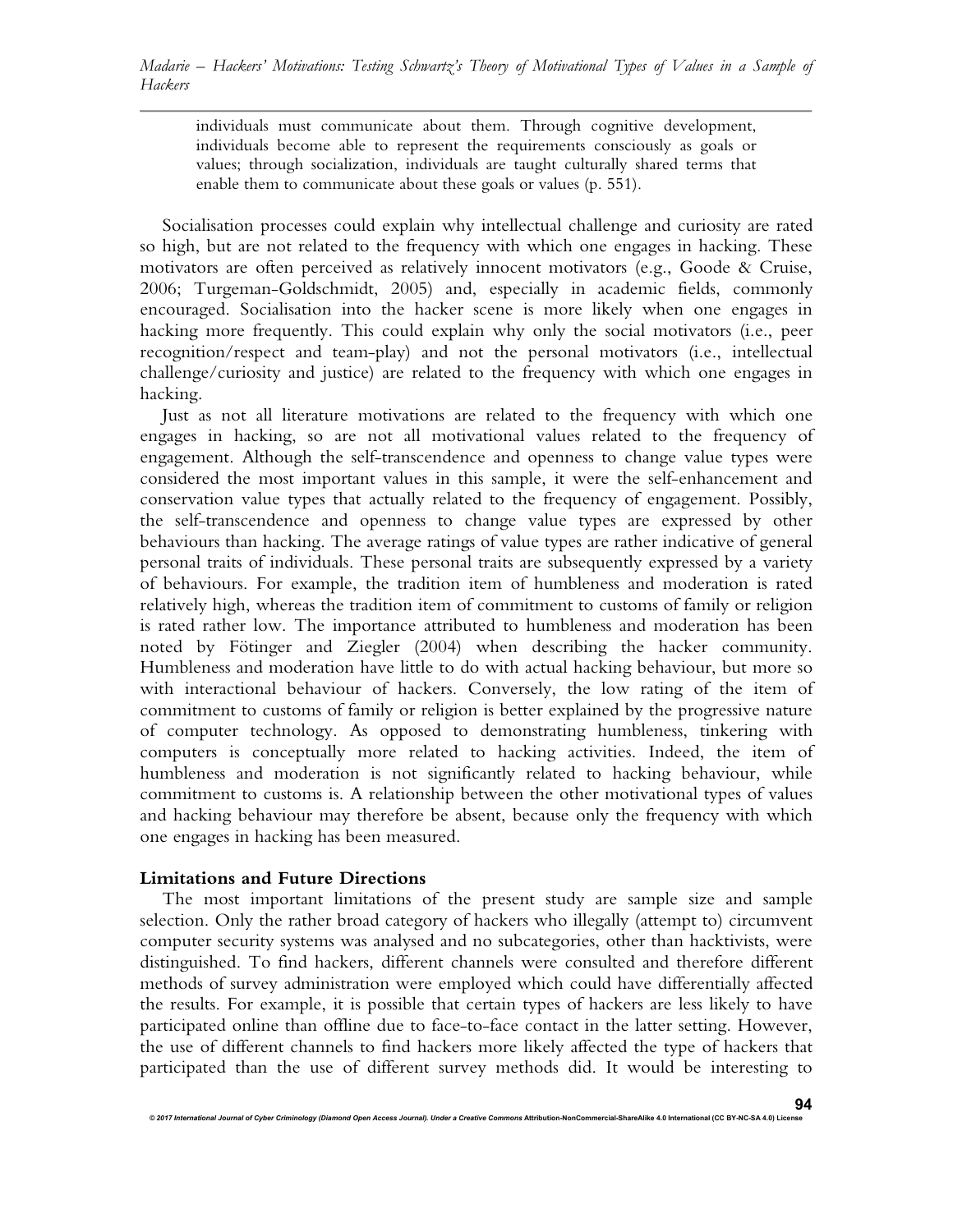

examine in future studies if and how different types of hackers (e.g., script kiddies versus skilled hackers) are motivated by different types of values. Although the present study examined the subcategory of hacktivists, the number of hacktivists is relatively low, which limits the power of the statistical analyses focused on hacktivists. Furthermore, the answers from female respondents were excluded from the dataset because researchers noted that men and women differ in their value prioritisations. For instance, women assign more importance to self-transcendence values and less importance to self-enhancement values than men (e.g., Lindeman & Verkasalo, 2005; Schwartz & Rubel, 2005; Ryckman & Houston, 2003). It is recommended for future studies to include more females in the sample so they can be compared to the male respondents, or to focus specifically on female hackers.

Future studies are needed to assess hacker motivations more empirically and more quantitatively. Qualitative research whereby hackers are interviewed about their motivations did provide some insight into what motivates hackers (e.g., Jordan & Taylor, 1998; Turgeman-Goldschmidt, 2005). However, the results that stem from these interviews are also prone to personal and cultural biases. In quantitative research, more standardised and objective measures can be employed. On a related note, future research could try to establish causal relationships between motivators and hacking behaviour. The present study examined correlations, which do not imply causation. For instance, it is not clear whether people circumvent security systems more often because they value conformity little, or that people who circumvent security systems more often will be more socialised into the hacker community and in turn start valuing conformity less. To conclude, the present study demonstrated a discrepancy between systematically measured motivations and hackers' narratives, and it would be worthwhile to examine the underlying causes of this discrepancy.

# **Acknowledgement**

*The author wishes to thank Edward Kleemans for his helpful comments on an earlier draft of this paper.*

# **References**

- Australian Institute of Criminology. (2005). Hacking motives. *High Tech Crime Brief, 6*, 1- 2.
- Alleyne, B. (2011). We are all hackers now: Critical sociological reflections on the hacking phenomenon. *Under Review*, 1-32.
- Barber, R. (2001). Hackers profiled: Who are they and what are their motivations?. *Computer Fraud & Security*, *2001*(2), 14-17.
- Bardi, A., & Schwartz, S. H. (2003). Values and behavior: Strength and structure of relations. *Personality and Social Psychology Bulletin*, *29*(10), 1207-1220. DOI: 10.1177/0146167203254602.
- Campbell, Q., & Kennedy, D. M. (2009). The Psychology of Computer Criminals. In S. Bosworth & M. E. Kabay (Eds.), *Computer security handbook*. Hoboken, NJ: John Wiley & Sons.
- Conway, M. (2003). Hackers as terrorists? Why it doesn't compute. *Computer Fraud & Security*, *2003*(12), 10-13. DOI: 10.1016/S1361-3723(03)00007-1.
- Fötinger, C., & Ziegler, W. (2004). Understanding a hacker's mind A psychological insight into the hijacking of identities. 1-48.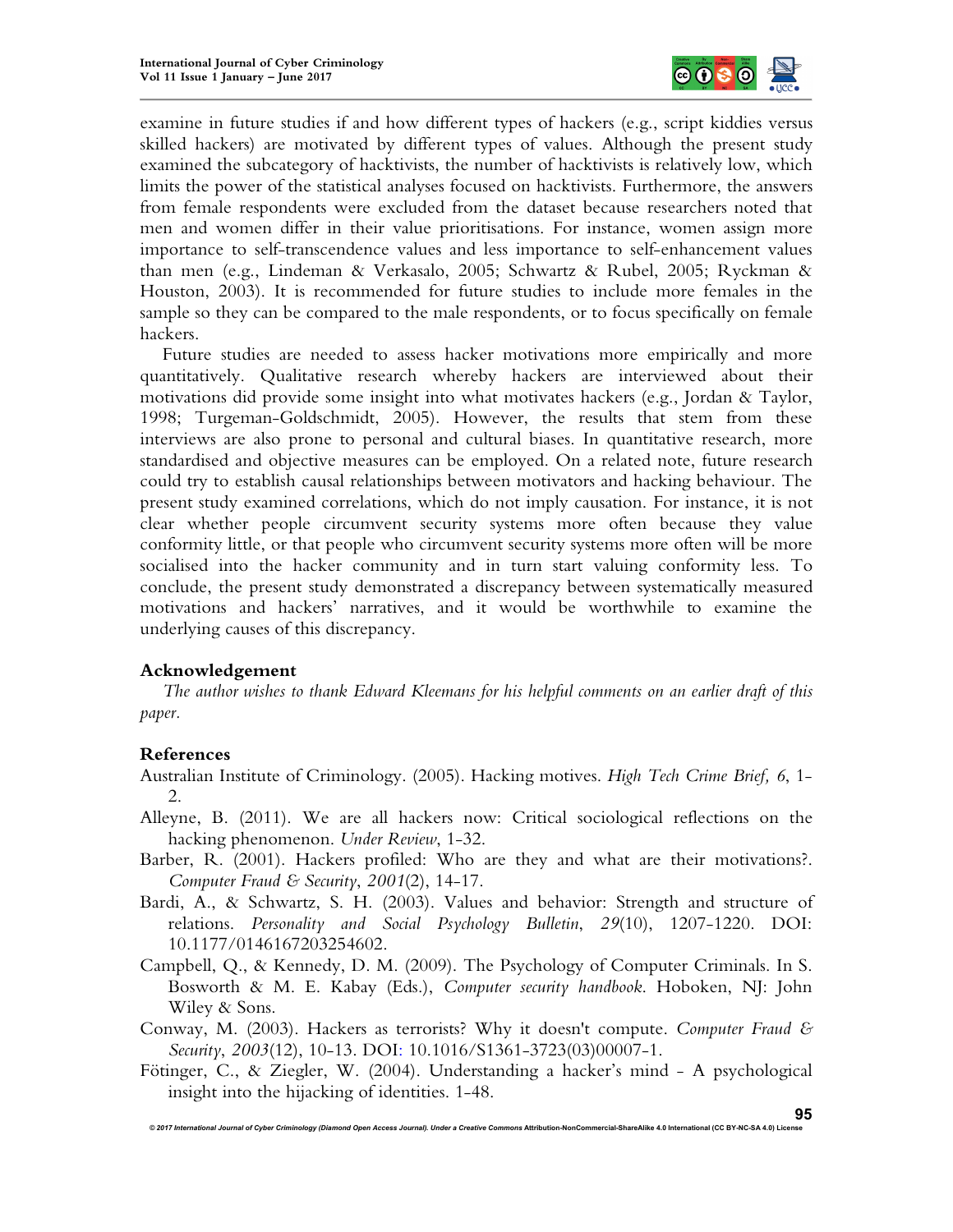- Goode, S., & Cruise, S. (2006). What motivates software crackers? *Journal of Business Ethics*, *65*(2), 173-201. DOI: 10.1007/s10551-005-4709-9.
- Hacker. (2001). In *The Hacker's Dictionary*. Retrieved from http://hackersdictionary.com/html/entry/hacker.html
- Halbert, D. (1997). Discourses of danger and the computer Hacker. *The Information Society, 13*(4), 361-374. DOI: 10.1080/019722497129061.
- Holt, T. J., & Kilger, M. (2012). Examining willingness to attack critical infrastructure online and offline. *Crime & Delinquency*, *58*(5), 798-822. DOI: 10.1177/0011128712452963.
- Hutchings, A. (2013). Hacking and fraud: A qualitative analysis of online offending and victimisation. In K. Jaishankar & N. Ronel (Eds.), *Global criminology: Crime and victimization in a globalized era* (pp. 93-114). Boca Raton: CRC Press.
- Jordan, T., & Taylor, P. (1998). A sociology of hackers. *The Sociological Review*, *46*(4), 757-780. DOI: 10.1111/1467-954X.00139.
- Kilger, M., Arkin, O., & Stutzman, J. (2004). *The honeynet project: Know your enemy.*  Addison-Wesley Professional.
- Kshetri, N. (2006). The simple economics of cybercrimes. *Security & Privacy, IEEE*, *4*(1), 33-39. DOI: 10.1109/MSP.2006.27.
- Levy, S. (2010). *Hackers: Heroes of the computer revolution*. Sebastopol, CA: O'Reilly.
- Lindeman, M. & Verkasalo, M. (2005). Measuring values with the Short Schwartz's Value Survey. *Journal of Personality Assessment, 85*(2), 170-178. DOI: 10.1207/s15327752jpa8502\_09.
- Meyers, C., Powers, S., & Faissol, D. (2009). Taxonomies of cyber adversaries and attacks: A survey of incidents and approaches. *Lawrence Livermore National Laboratory*, *7*, 1-22.
- Myyry, L., Siponen, M., Pahnila, S., Vartiainen, T., & Vance, A. (2009). What levels of moral reasoning and values explain adherence to information security rules? An empirical study. *European Journal of Information Systems*, *18*(2), 126-139. DOI: 10.1057/ejis.2009.10.
- Nissenbaum, H. (2004). Hackers and the contested ontology of cyberspace. *New Media & Society*, *6*(2), 195-217. DOI: 10.1177/1461444804041445.
- Rogers, M. K. (2006). A two-dimensional circumplex approach to the development of a hacker taxonomy. *Digital investigation*, *3*(2), 97-102. DOI: 10.1016/j.diin.2006.03.001.
- Rokeach, M. (1973). *The nature of human values*. New York, NY: The free press.
- Ryckman, R. M. & Houston, D. M. (2003). Value priorities in American and British female and male university students. *The Journal of Social Psychology, 143*(1), 127-138. DOI: 10.1080/00224540309598435.
- Schwartz, S. H. (1992). Universals in the content and structure of values: Theoretical advances and empirical tests in 20 countries. *Advances in Experimental Social Psychology*, *25*(1), 1-65.
- Schwartz, S. (2013). Value Priorities and Behavior: Applying. In C. Seligman, J. M. Olson, & M. P. Zanna (Eds.), *The psychology of values: The Ontario symposium* (pp. 1- 24). New York, NY: Psychology Press.
- Schwartz, S. H., & Bilsky, W. (1987). Toward a universal psychological structure of human values. *Journal of Personality and Social Psychology, 53*(3), 550-562.